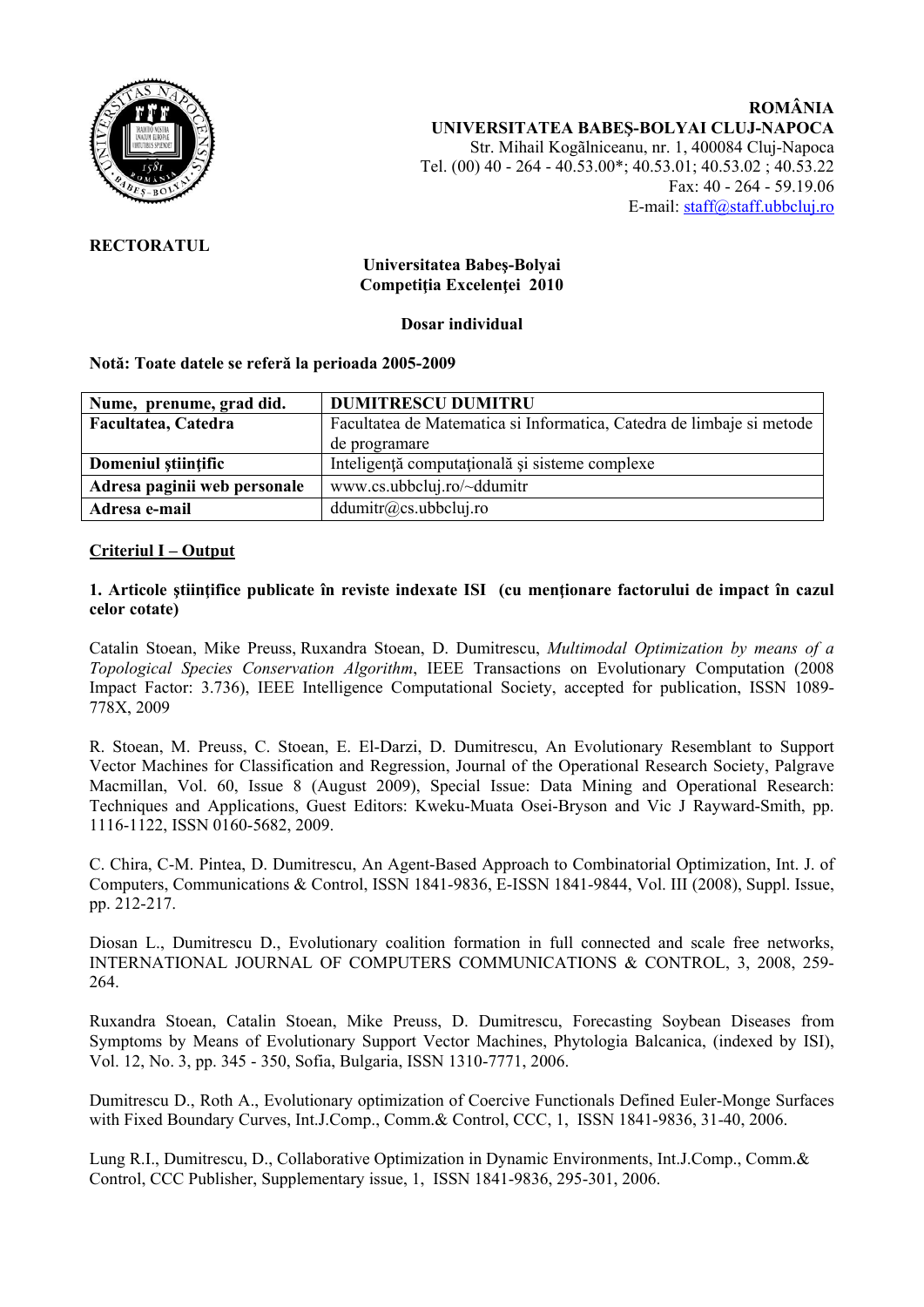Stoean C., Stoean R., Preuss M., Dumitrescu D., A Cooperative Evolutionary Algorithm for Classification, Int.J.Comp., Comm.& Control, CCC Publisher, Supplementary issue, 1, ISSN 1841-9836, 417-422, 2006.

## **2. Articole ştiinţifice publicate în ISI proceedings**

David Iclanzan, D. Dumitrescu, Overcoming hierarchical difficulty by hill-climbing the building block structure. In Dirk Thierens et al., editor, *GECCO '07: Proceedings of the 9th annual conference on Genetic and Evolutionary Computation*, volume 2, pages 1256–1263, London, 7-11 July 2007. ACM Press. ISBN 978-1-59593-697-4.

Lung Rodica Ioana , Dumitrescu D., A new evolutionary model for detecting multiple optima, Genetic And Evolutionary Computation Conference , ACM Press, Editor: Hod Lipson, 978-1-59593-697-4, ACM Digital Library, DPLB, 2007, 1296-1303.

Lung Rodica Ioana, Dumitrescu, D., A new collaborative evolutionary-swarm optimization technique, Genetic And Evolutionary Computation Conference, ACM Press, Editor: Hod Lipson, 978-1-59593-698-1, ACM Digital Library, DPLB, 2007, 2817-2820.

Lung Rodica Ioana , Dumitrescu, D., Guided hyperplane evolutionary algorithm, Genetic And Evolutionary Computation Conference, ACM Press, Editor: Hod Lipson, 978-1-59593-697-4, ACM Digital Library, DPLB, 2007, P. 884-891.

Lung Rodica Ioana , Dumitrescu, D., A Collaborative Model for Tracking Optima in, 2007 IEEE Congress on Evolutionary Computation, IEEE press, 1-4244-1340-0, IEEE , 2007, P. 564-567.

A. Gog, D. Dumitrescu, B. Hirsbrunner, New Selection Operators based on Genetical Relatedness for Evolutionary Algorithms. Proceedings of IEEE Congress on Evolutionary Computation (CEC 2007), Singapore, 2007, p. 4610-4614.

Ruxandra Stoean, Mike Preuss, Catalin Stoean, D. Dumitrescu, Concerning the Potential of Evolutionary Support Vector Machines, The IEEE Congress on Evolutionary Computation (CEC 2007), Singapore, 2007, pp. 1436 – 1443.

Catalin Stoean, Mike Preuss, Ruxandra Stoean, D. Dumitrescu, Disburdening the Species Conservation Evolutionary Algorithm of Arguing with Radii, The ACM Genetic and Evolutionary Computation Conference (GECCO 2007), London, UK, pp. 1420 - 1427, 2007.

A. Gog, D. Dumitrescu, B. Hirsbrunner, Collaborative Evolutionary Algorithms for Combinatorial Optimization. Proceedings of the Genetic and Evolutionary Computation Conference (GECCO 2007), London, UK, 2007, p. 1511.

David Iclanzan, D. Dumitrescu. Overcoming hierarchical difficulty by hill-climbing the building block structure. In Dirk Thierens et al. (Eds), GECCO '07: Proceedings of the 9th annual conference on Genetic and Evolutionary Computation, volume 2, pages 1256–1263, London, 7-11 July 2007. ACM Press. Lung Rodica Ioana , Dumitrescu, D., Collaborative Evolutionary Swarm Optimization with a Gauss Chaotic Sequence Generator, Innovations in Hybrid Intelligent Systems, Springer, Editor: E. Corchado, J. Corchado, A. Abraham, 978-3-540-74971-4, Springer, 2007. 207-214.

C. Chira, C-M. Pintea, D. Dumitrescu, Sensitive Stigmergic Agent Systems – A Hybrid Approach to Combinatorial Optimization, Advances in Soft Computing, Innovations in Hybrid Intelligent Sytems, pp. 33 – 39, E. Corchado, J. M. Corchado, A. Abraham (Eds), Springer, 2007.

Chira, C., Dumitrescu, D., 2007. Multi-Agent Cooperative Design Support in Distributed Environments. In Proceedings of the 27th international Conference on Distributed Computing Systems Workshops (June 22 - 29, 2007). ICDCSW. IEEE Computer Society, Washington, DC, 76.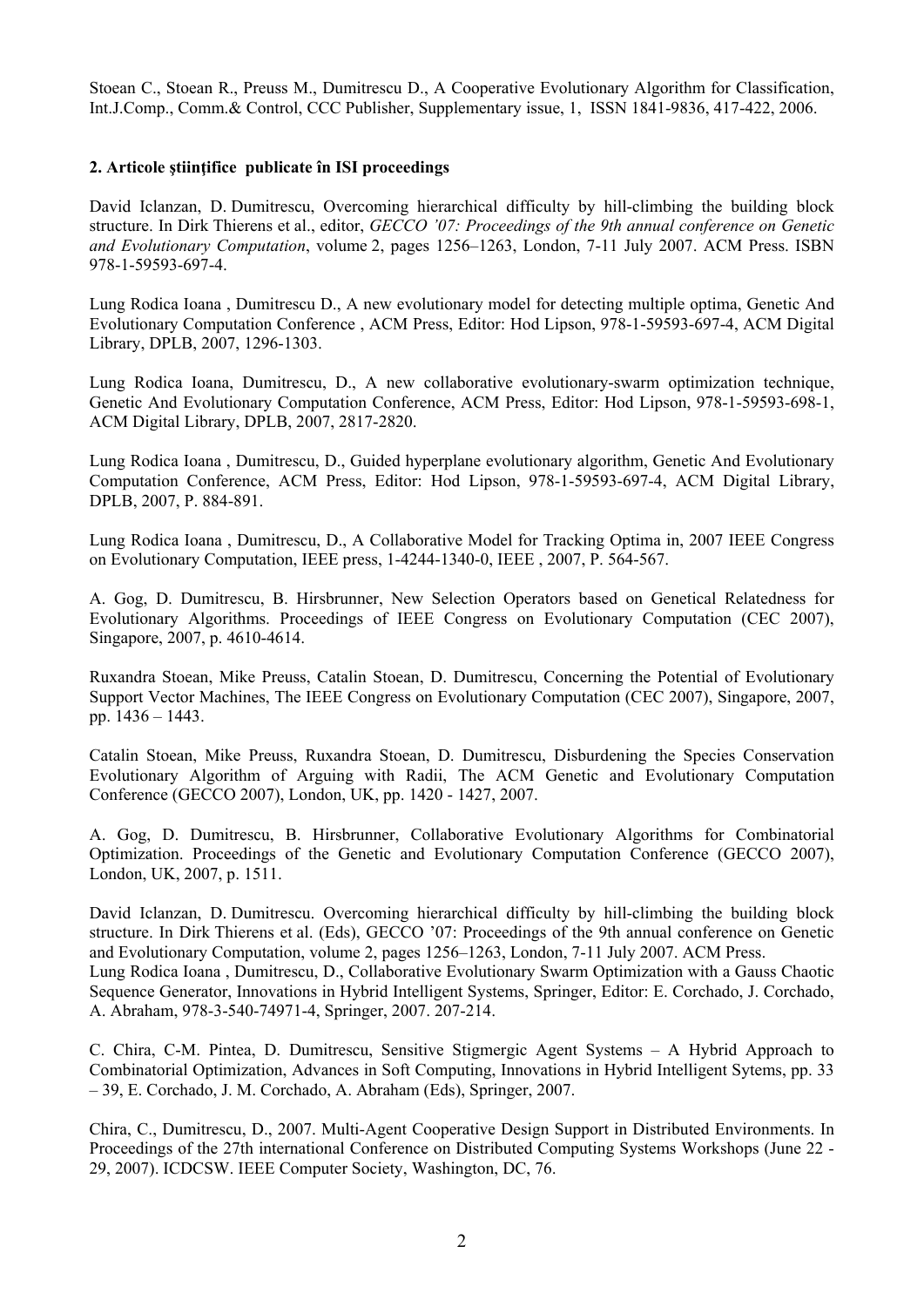Diosan, L., Dumitrescu, D., A hybrid genetic algorithm based on the Potts system. In Negru, V., Jebelean, T., Petcu, D., Zaharie, D., Eds., 7th International Symposium on Symbolic and Numeric Algorithms for Scientific Computing, SYNASC07, IEEE Computer Society Press(2007) 453-456.

David Iclanzan, D. Dumitrescu, Overrepresentation in neutral genotype-phenotype mappings and their applications. Symbolic and Numeric Algorithms for Scientific Computing, 2007. SYNASC, 427–432, Timisoara , Romania , 26-29 September 2007. IEEE Computer Society Press.

David Iclanzan, P.I. Fulop, D. Dumitrescu, Neuro-Hill-Climber: A new approach towards more intelligent search and optimization. In Symbolic and Numeric Algorithms for Scientific Computing, 2007. SYNASC, 441–448, Timisoara , Romania , 26-29 September 2007. IEEE Computer Society Press.

C. Chira, D. Dumitrescu, Evolutionary Models for Protein Folding Simulations in the Simplified HP Model, International Conference on Computers, Communications & Control, ICCCC 2009

D. Dumitrescu, R. I. Lung, T. D. Mihoc, Generative Relations for Evolutionary Equilibria Detection, GECCO '09, Proceedings of the 11th Annual conference on Genetic and evolutionary computation, pages 1507-1512, New York, NY, USA, 8-12 July 2009. ACM. ISBN 978-1-60558-325-9.

D. Dumitrescu, R. I. Lung, T. D. Mihoc, Approximating and Combining Equilibria in Non cooperative Games, Proceedings of the 11th International Symposium on Symbolic and Numeric Algorithms for Scientific Computing Timisoara, Romania, 2009.

R.I. Lung, D. Dumitrescu, Evolutionary swarm cooperative optimization in dynamic environments, Journal of Natural Computing, 10.1007/s11047-009-9129-9, 2009.

R.I. Lung, D. Dumitrescu, Evolutionary Multimodal Optimization for Nash Equilibria Detection, III International Workshop on Nature Inspired Cooperative Strategies for Optimization, NICSO, Springer Studies in Computational Intelligence, 2009.

C.M. Pintea, C. Chira, D. Dumitrescu, Results of Ant-Based Models for Solving the Linear Ordering Problem, Proceedings of the 11th International Symposium on Symbolic and Numeric Algorithms for Scientific Computing Timisoara, Romania, 2009, IEEE Computer Society Press.

D. Iclanzan, D. Dumitrescu, B. Hirsbrunner , Correlation guided model building GECCO '09: Proceedings of the 11th Annual conference on Genetic and evolutionary computation, pages 421–428, New York, NY, USA, 8-12 July 2009. ACM. ISBN 978-1-60558-325-9

C-M. Pintea, C. Chira, D.Dumitrescu, Sensitive Ants: Inducing Diversity in the Colony Nature Inspired Cooperative Strategies for Optimization, Series "Studies in Computational Intelligence", Vol. 236 ( Krasnogor, N.; Melián-Batista, B.; Moreno-Pérez, J.A.; Moreno-Vega, J.M.; Pelta, D.; Eds.) Springer-Verlag, 2009a (ISBN: 978-3-642-03210-3).

Pintea C.-M, Chira C., Dumitrescu D., Combining Meta-heuristics to Solve the Rook Problem, IEEE International Symposium on Symbolic and Numeric Algorithms for Scientific Computing, V. Negru, D. Petcu, D. Zaharie, A. Abraham, B. Buchberger, A. Cicortas, D. Gorgan, J. Quinqueton (Eds), pp 239-243, IEEE Computer Society, ISBN 0-7695-2740-X, 2006.

A. Gog, D. Dumitrescu, A New Recombination Operator for Permutation Based Encoding. 2nd IEEE International Conference on Intelligent Computer Communication and Processing (ICCP), Proceedings of the 2nd IEEE International Conference on Intelligent Computer Communication and Processing (ICCP), UT Pres Publishing House, - ISBN (10) 973-662-233-9, 2006, p. 11-16.

Pintea C.-M, Chira C., Dumitrescu D., Agent-based Approaches for the Rook Problem, 8th International Symposium on Symbolic and Numeric Algorithms for Scientific Computing (SYNASC), IEEE Proceedings of SYNASC, International Symposium on Symbolic and Numeric Algorithms for Scientific Computing, IEEE, Lisa O'Conner (Ed.), ISBN 0-7695-2740-X, 2006, 239-243.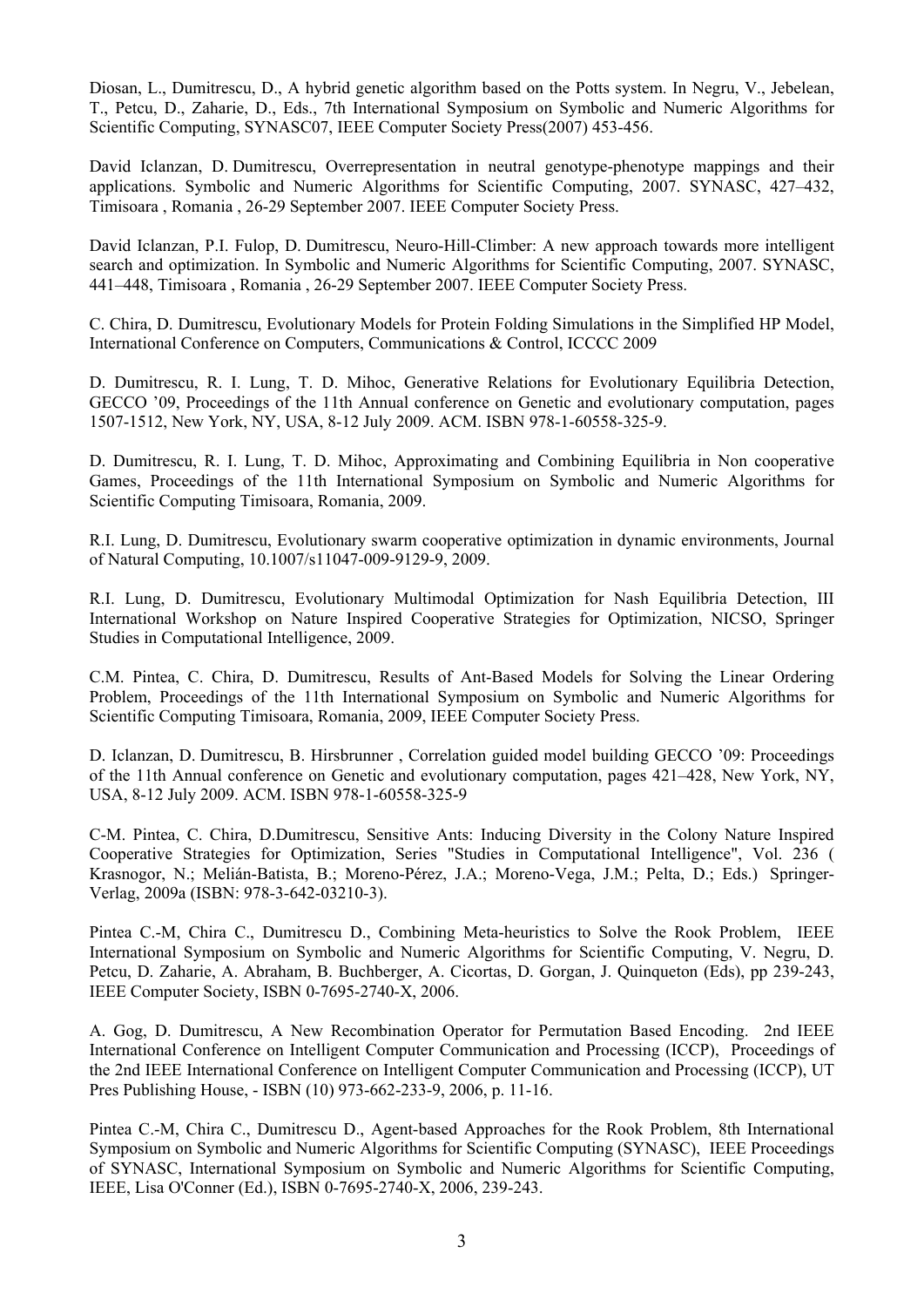Catalin Stoean, Mike Preuss, D. Dumitrescu, Ruxandra Stoean, Cooperative Evolution of Rules for Classification, 8th International Symposium on Symbolic and Numeric Algorithms for Scientific Computing (SYNASC), IEEE Proceedings of SYNASC, International Symposium on Symbolic and Numeric Algorithms for Scientific Computing, IEEE, Lisa O'Conner (Ed.), ISBN 0-7695-2740-X, 2006, 317-322.

Ruxandra Stoean, Mike Preuss, D. Dumitrescu, Catalin Stoean, Evolutionary Support Vector Regression Machines, 8th International Symposium on Symbolic and Numeric Algorithms for Scientific Computing (SYNASC), IEEE Proceedings of SYNASC, International Symposium on Symbolic and Numeric Algorithms for Scientific Computing, IEEE, Lisa O'Conner (Ed.), ISBN 0-7695-2740-X, 2006, 330-335.

Ruxandra Stoean, Catalin Stoean, Mike Preuss, Elia El-Darzi, D. Dumitrescu, Evolutionary Support Vector Machines for Diabetes Mellitus Diagnosis, 3rd International IEEE Conference on Intelligent Systems - IS 2006, Proceedings 3rd International IEEE Conference on Intelligent Systems - IS 2006, University of Westminster, London, pp. 182-187, ISBN 1-4244-0196-8, 2006.

David, D., Dioşan, L., Dumitrescu, D., A Far From Equilibrium Computation System, the 6th IEEE Communications International Conference, Proceedings of the 6th IEEE Communications International Conference, IEEE, isbn(10)973-718-479-3, 2006, 245-248.

Pintea, C-M., Dumitrescu, D., Improving ant systems using a local updating rule, International Symposium on Symbolic and Numeric Algorithms for Scientific Computing, IEEE Proceedings of SYNASC, International Symposium on Symbolic and Numeric Algorithms for Scientific Computing, D. Zaharie et al., ISBN 0-7695-2453-2, 2005, 295-299.

Stoean C, Preuss M, Gorunescu R, Dumitrescu D, New Radii-Based Evolutionary Model for Multi-modal Optimisation, The 2005 IEEE Congress on Evolutionary Computation - CEC 2005, Proceedings of The 2005 IEEE Congress on Evolutionary Computation - CEC 2005, IEEE Press, 2005, 1839-1846.

Gog, A., Dumitrescu, D., A Model for Parallel Evolutionary Search, International Symposium on Symbolic and Numeric Algorithms for Scientific Computing, IEEE Proceedings of SYNASC, International Symposium on Symbolic and Numeric Algorithms for Scientific Computing, D. Zaharie et al., ISBN 0- 7695-2453-2, 2005, 63-67.

David, D., Diosan, L., Dumitrescu, D., A New Nature-Inspired Computational Model: Ising Model with Rays, The 7th International Symposium on Symbolic and Numeric Algorithms for Scientific Computing, SYNASC05, IEEE Computer Society, 2005., IEEE Proceedings of SYNASC, International Symposium on Symbolic and Numeric Algorithms for Scientific Computing, D. Zaharie et al., ISBN 0-7695-2453-2, 2005, 315-320.

A. Gog, C. Chira. D. Dumitrescu, Asynchronous Evolutionary Search: Multi-Population Collaboration and Complex Dynamics, Proceedings of IEEE Congress on Evolutionary Computation (CEC 2009), Trondheim, Norway, 2009b, p. 240-246.

David Iclanzan, D. Dumitrescu, How can artificial neural networks help making the intractable search spaces tractable. In *2008 IEEE World Congress on Computational Intelligence (WCCI 2008)*, pages 4016– 4023, Hong-Kong, 01-06 June 2008. ISBN 978-1-4244-1823-7.

David Iclanzan, D. Dumitrescu, Towards memoryless model building. In GECCO '08: Proceedings of the 2008 GECCO conference companion on Genetic and evolutionary computation, pages 2147–2152, Atlanta, GA, USA, 2008. ACM.

David Iclanzan, D. Dumitrescu, Large-scale optimization of non-separable building-block problems. In *PPSN 2008: 10th International Conference on Parallel Problem Solving From Nature*, pages 899–908, Dortmund, Germany, 13-17 September 2008.

David Iclanzan, D. Dumitrescu, Going for the big fish: Discovering and combining large neutral and massively multimodal building-blocks with model based macro-mutation. In *GECCO '08: Proceedings of*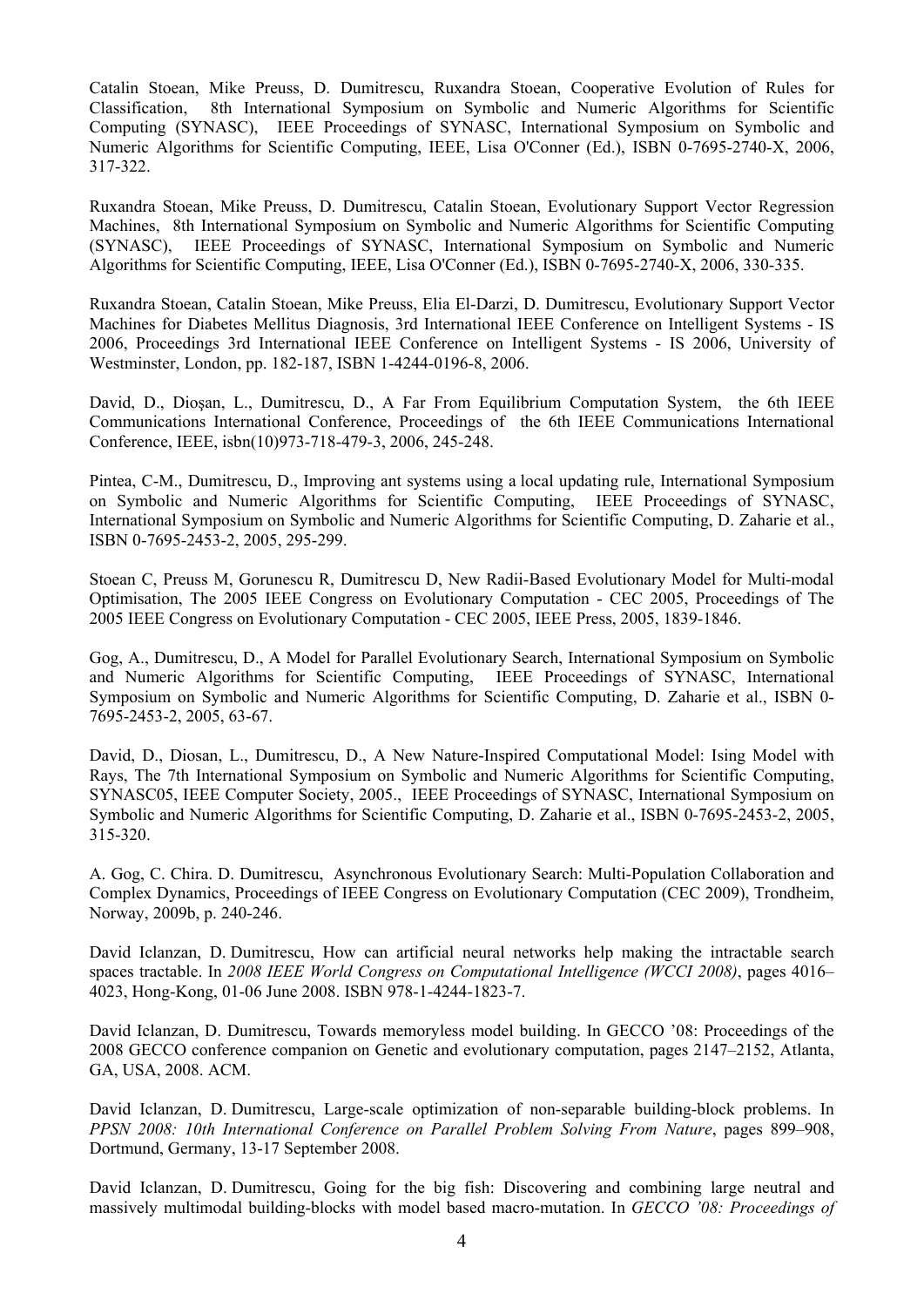*the 10th annual conference on Genetic and evolutionary computation*, pages 423–430, Atlanta, GA, USA, 2008. ACM.

C. Chira, D. Dumitrescu, C-M. Pintea, *Heterogeneous Sensitive Ant Model for Combinatorial Optimization*, Genetic and Evolutionary Computation Conference *GECCO'08,* ACM, 163-164, July 12– 16, 2008, Atlanta, Georgia, USA, 2008.

C. Chira, A. Gog, D. Dumitrescu*, Exploring Population Geometry and Multi-Agent Systems: A New Approach to Developing Evolutionary Techniques*, Genetic and Evolutionary Computation Conference *GECCO'08,* ACM, 1953-1959, July 12–16, 2008, Atlanta, Georgia, USA, 2008.

R. I. Lung, C. Chira, D. Dumitrescu, *An Agent-Based Collaborative Evolutionary Model for Multimodal Optimization*, Genetic and Evolutionary Computation Conference *GECCO'08,* ACM, 1969-1975, July 12–16, 2008, Atlanta, Georgia, USA, 2008.

László Szilágyi, David Iclanzan, Sándor M. Szilágyi, D. Dumitrescu, Gecim: A novel generalized approach to c-means clustering. In José Ruiz-Shulcloper, Walter G. Kropatsch, editors, *CIARP*, volume 5197 of *Lecture Notes in Computer Science*, pages 235–242. Springer, 2008.

Ruxandra Stoean, Catalin Stoean, D. Dumitrescu, *Investigating Landscape Topology for Subpopulation Differentiation in Multimodal Evolutionary Algorithms. Study on Crowding Genetic Chromodynamics*, IEEE Postproceedings, 10th International Symposium on Symbolic and Numeric Algorithms for Scientific Computing - SYNASC 2008, IEEE Press, pp. 551-554, 2008.

A. Gog, C. Chira, D. Dumitrescu, D. Zaharie, *Analysis of Some Mating and Collaboration Strategies in Evolutionary Algorithms*, Proc. of SYNASC 2008, IEEE Computer Science Publ.

Beata Reiz, [Lehel Csató](http://www.informatik.uni-trier.de/%7Eley/db/indices/a-tree/c/Csat=oacute=:Lehel.html), [D. Dumitrescu,](http://www.informatik.uni-trier.de/%7Eley/db/indices/a-tree/d/Dumitrescu:Dan.html) Prufer Number Encoding for Genetic Bayesian Network Structure Learning Algorithm. Proc. Of [SYNASC 2008,](http://www.informatik.uni-trier.de/~ley/db/conf/synasc/synasc2008.html#ReizCD08) IEEE Computer Science Publ., 239-242.

László Szilágyi, David Iclanzan, Sándor M. Szilágyi, D. Dumitrescu, Béat Hirsbrunner, A generalized cmeans clustering model using optimized via evolutionary computation, IEEE International Conference on Fuzzy Systems (FUZZ-IEEE'09, Jeju Island, Korea), pp 451–455, 2009.

C. Chira, C.-M. Pintea, D. Dumitrescu, Sensitive Stigmergic Agent Systems - A Hybrid Approach to Combinatorial Optimization, In Innovations in Hybrid Intelligent Systems, Advances in Soft Computing, Springer, vol 44, 33- 39, 2008.

David Iclanzan, Béat Hirsbrunner, Michèle Courant, D. Dumitrescu, Cooperation in the context of sustainable search. In IEEE Congress on Evolutionary Computation (IEEE CEC 2009), 1904 – 1911, Trondheim, Norway, 18-21 May 2009.

C.-M. Pintea, G. C. Crisan, C. Chira, D. Dumitrescu, A Hybrid Ant-Based Approach to the Economic Triangulation Problem for Input-Output Tables, Real-world HAIS and Data Uncertainty, Proceedings of the 4th International Workshop on Hybrid Artificial Intelligence Systems (HAIS 2009), Salamanca, Spain, Lecture Notes in Computer Science, Vol. 5572, 376-383, Springer, 2009.

C. Chira, A. Gog, D. Dumitrescu, Asynchronous Collaborative Search using Adaptive Coevolving Subpopulations, ECOMASS Workshop, Genetic and Evolutionary Computation Conference GECCO'09, July 8-12, 2009, Montreal, Canada, F. Rothlauf (Ed), GECCO Companion, ACM, 2575-2582, 2009.

C. Chira, C.-M. Pintea, G. C. Crisan, D. Dumitrescu, Solving the Linear Ordering Problem using Ant Models, Genetic and Evolutionary Computation Conference, July 8-12, 2009, Montreal, Canada, F. Rothlauf (Ed), ACM, 1803-1804, 2009.

C.-M. Pintea, G. C. Crisan, C. Chira, D. Dumitrescu, A Hybrid Ant-Based Approach to the Economic Triangulation Problem for Input-Output Tables, Real-world HAIS and Data Uncertainty, Proceedings of the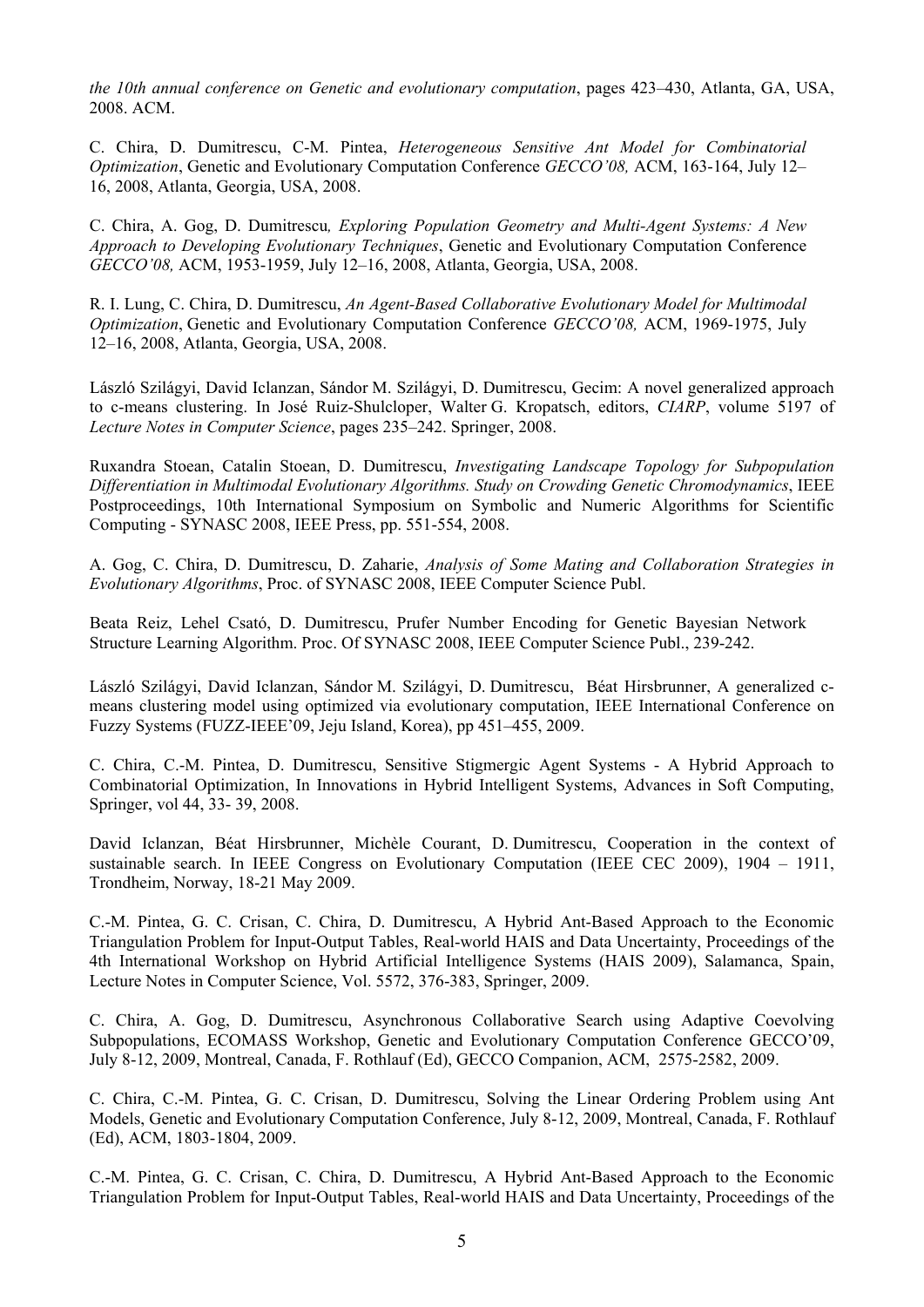4th International Workshop on Hybrid Artificial Intelligence Systems (HAIS 2009), Salamanca, Spain, Lecture Notes in Computer Science, Vol. 5572, 376-383, Springer, 2009.

C. Chira, C.-M. Pintea, D. Dumitrescu, Multi-Population Agent Search: Stigmergy and Heterogeneity, SYNASC 08, IEEE Computer Society, 526-531, 2009.

Ruxandra Stoean, Catalin Stoean, D. Dumitrescu, Shifting from Radius-Centered Separation to Local Landscape Topology-Based Partition into Subpopulations within Crowding Genetic Chromodynamics, 10th International Symposium on Symbolic and Numeric Algorithms for Scientific Computing, 2008.

C. Chira, A. Gog, D. Dumitrescu, *Distribution, collaboration and coevolution in asynchronous search,* Proceedings of the International Symposium on Distributed Computing and Artificial Intelligence (DCAI 2008), Salamanca, Spain, Advances in Soft Computing , Vol. 50, 2009, p.596-604.

A. Gog, C. Chira, D. Dumitrescu, *Hybrid Multi-Population Collaborative Asynchronous Search*. Proceedings of the 3rd International Workshop on Hybrid Artificial Intelligence Systems (HAIS 2008), Burgos, Spain, September 24-26, Lecture Notes in Artificial Intelligence 5271, Springer, 2008, p. 148-155.

C.-M. Pintea, C. Chira, D. Dumitrescu, P.C. Pop *A Sensitive Metaheuristic for Solving a Large Optimization Problem*, SOFSEM 2008: Theory and Practice of Computer Science, Lecture Notes in Computer Science 4910, Springer, V. Geffert, J. Karhumaki, A. Bertoni, B. Preneel, P. Navrat, M. Bielikova (Eds), p. 551-559, 2008.

Gog, D. Dumitrescu, B. Hirsbrunner, Best – Worst Recombination Scheme for Combinatorial Optimization. Proceedings of the International Conference on Genetic and Evolutionary Methods (GEM 2007), Las Vegas, USA, 2007, p. 115-119.

A. Gog, D. Dumitrescu, B. Hirsbrunner, Community Detection in Complex Networks using Collaborative Evolutionary Algorithms. Proceedings of European Conference on Artificial Life (ECAL 2007), Lisbon, Lecture Notes in Computer Science 4648, 2007, p. 886-894.

#### **3. Articole ştiinţifice indexate în BDI (din lista CNCSIS)**

D. Dumitrescu, R. I. Lung, T. D. Mihoc, Equilibria Detection In Electricity Market Games, Proceedings of the International Conference on Knowledge Engineering, Principles and Techniques, KEPT2009, Cluj-Napoca (Romania), July 2–4, 2009, pp. 111–114.

P.C.Pop, C-M.Pintea, D.Dumitrescu, An Ant Colony algorithm for solving the dynamic generalized Vehicle Routing Problem, An. St. Univ. Ovidius Constanta, 2009 (ISSN: 1224-1784). A. Gog, C. Chira, D. Dumitrescu, Distributed Asynchronous Collaborative Search, Studia Universitatis Babes-Bolyai, Informatica Series, Special Issue, 99 – 102, 2009.

Chira, C.-M. Pintea, D. Dumitrescu, A Step-Back Sensitive Ant Model for Solving Complex Problems, Studia Universitatis Babes-Bolyai, Informatica Series, Special Issue, 103-106, 2009.

C. Chira, A. Gog, D. Zaharie, D. Dumitrescu, Complex Dynamics in a Collaborative Evolutionary Search Model Creative Mathematics and Informatics, vol. 17, nr. 3, 2009.

A. Gog, D. Dumitrescu, *Evolving Network Topologies for Cellular Automata*. Studia Universitatis Babes-Bolyai, seria Informatica, vol. LIII, no. 1, 2008, p. 45-52.

L. Diosan, D. Dumitrescu, *Evolutionary Coalition Formation in Complex Networks,* Studia Universitatis Babes-Bolyai, seria Informatica, vol. LII, no. 2, 115-128.

Dumitrescu, D., Simon, K., Vig, E., Genetic chromodynamics. Data mining and training applications. Studia Universitas Babes-Bolyai, Seria Informatica , Special Issue (2007) 145-152.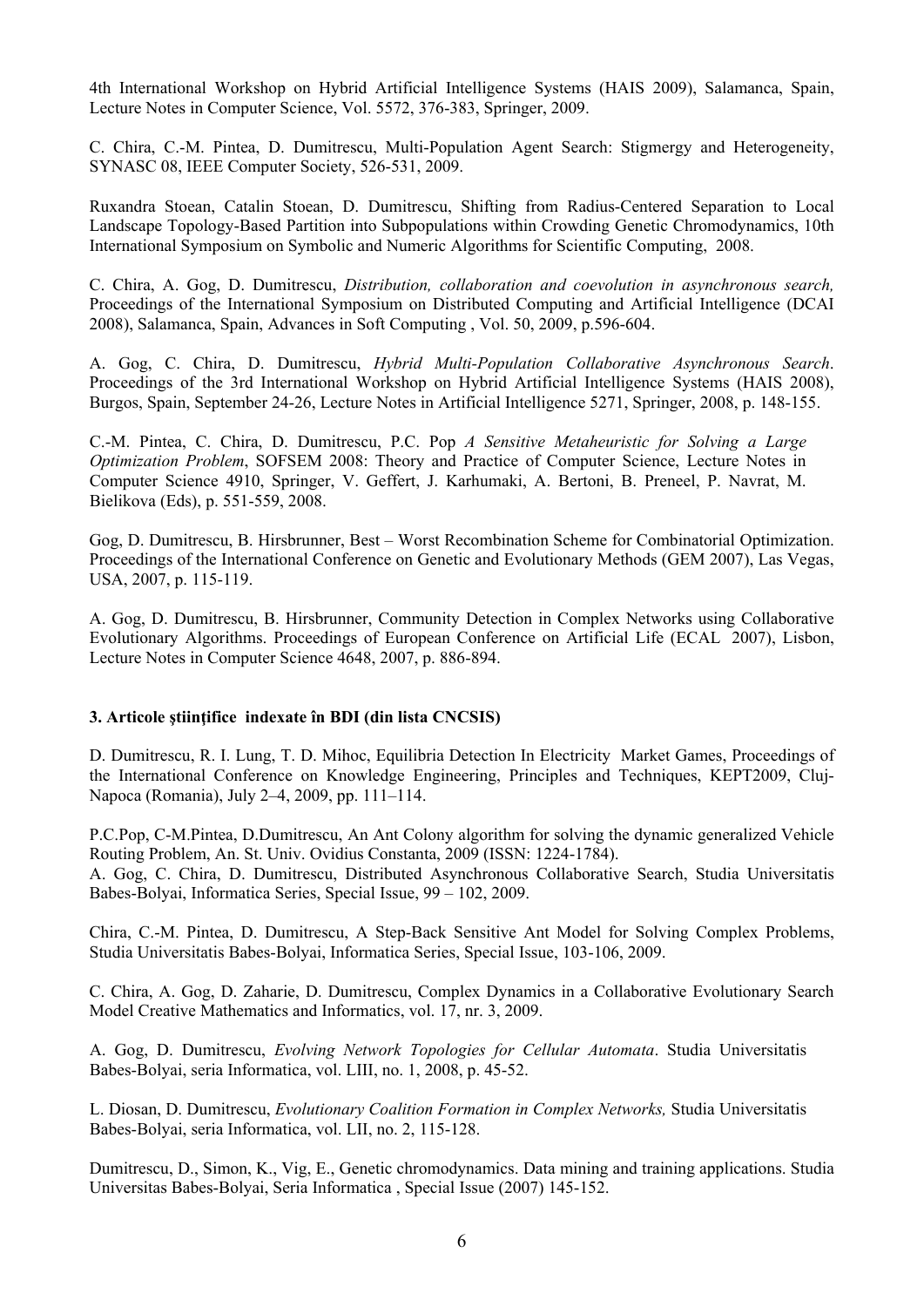D. Dumitrescu, Catalin Stoean, Ruxandra Stoean, Genetic Chromodynamics for the Job Shop Scheduling Problem, Studia Univ. Babes - Bolyai, Informatica, Special Issue, pp. 153-160, 2007.

David Iclanzan, D. Dumitrescu. Exact model building in Hierarchical Complex Systems. Studia Universitatis Babes-Bolyai, Informatica Series, Special Issue, 161–168, 2007.

C-M.Pintea, D.Dumitrescu: Dynamically improving ant system, Automation Computers Applied Mathematics (ACAM), vol.15, no.1, pp.7–13, (ISSN: 1221-437X), 2007.

C. Chira, D. Dumitrescu, R. Gaceanu, Stigmergic Agent Systems for Solving NP-hard Problems, Studia Universitatis Babes-Bolyai, Informatica Series, Special Issue, pp. 177-184, 2007.

C. Chira, C-M. Pintea, D. Dumitrescu, Sensitive ant systems in combinatorial optimization, Studia Universitatis Babes-Bolyai, Informatica Series, Special Issue, pp.185–192, 2007.

C.Chira, C-M.Pintea, D.Dumitrescu: Stigmergic Agent Optimization, Romanian Journal of Information Science and Technology (ROMJIST), Ed. Romanian Academy, Bucharest, vol.9, no.3, pp.175–183 (ISSN: 1453-8245), 2007.

Diosan, L., Dumitrescu, D., Evolutionary coalition formation in complex network. Studia Universitas Babes-Bolyai, Seria Informatica LII(2) (2007) 115-129.

Corina Rotar, D. Dumitrescu, Rodica Lung, Optimization using an Evolutionary Hyperplane Guided Approach – Acta Universitatis Apulensis No 11, 49-63, 2006.

Dioşan, L., Dumitrescu, D., David D., Far From Equilibrium Computation and Particle Swarm Optimization, Acta Universitatis Apulensis, 11, (339-352), 2006.

Chira C., Pintea C.-M., Dumitrescu D., Stigmergic Agent Optimization, Romanian Journal of Information Sciences and Technology, pp. 175 – 183, Vol. 9, No. 3, 2006.

C-M.Pintea, D. Dumitrescu, Dynamically improving ant system, Automation Computers Applied Mathematics (ACAM), vol.15, no.1, pp.7–13, 2006 (ISSN: 1221-437X).

Catalin Stoean, D. Dumitrescu, Elitist Generational Genetic Chromodynamics as a Learning Classifier System, Annals of University of Craiova, Mathematics and Computer Science Series, Vol. 33, pp. 132- 140, ISSN 1223-6934, 2006.

Ruxandra Stoean, D. Dumitrescu, Catalin Stoean, Nonlinear Evolutionary Support Vector Machines. Application to Classification, Studia Babes-Bolyai, Seria Informatica, Vol. LI, No. 1, pp. 3-12, 2006.

#### **4. Alte articole ştiinţifice/capitole publicate în reviste/volume cu referenţi (peer-reviewed)**

Alexandra-Roxana Tanase, D. Dumitrescu, Solving routing in telecomunication problems using sensitive ants, Acta Univ. Sapientiae, Informatica, 1,2 (2009) 259-266.

## **5. Cărţi ştiinţifice publicate în edituri internaţionale**

David Iclanzan, D. Dumitrescu, Béat Hirsbrunner, Pairwise Interactions Induced Probabilistic Model Building - Book chapter in Exploitation of Linkage Learning in Evolutionary Algorithms, Springer, 2009.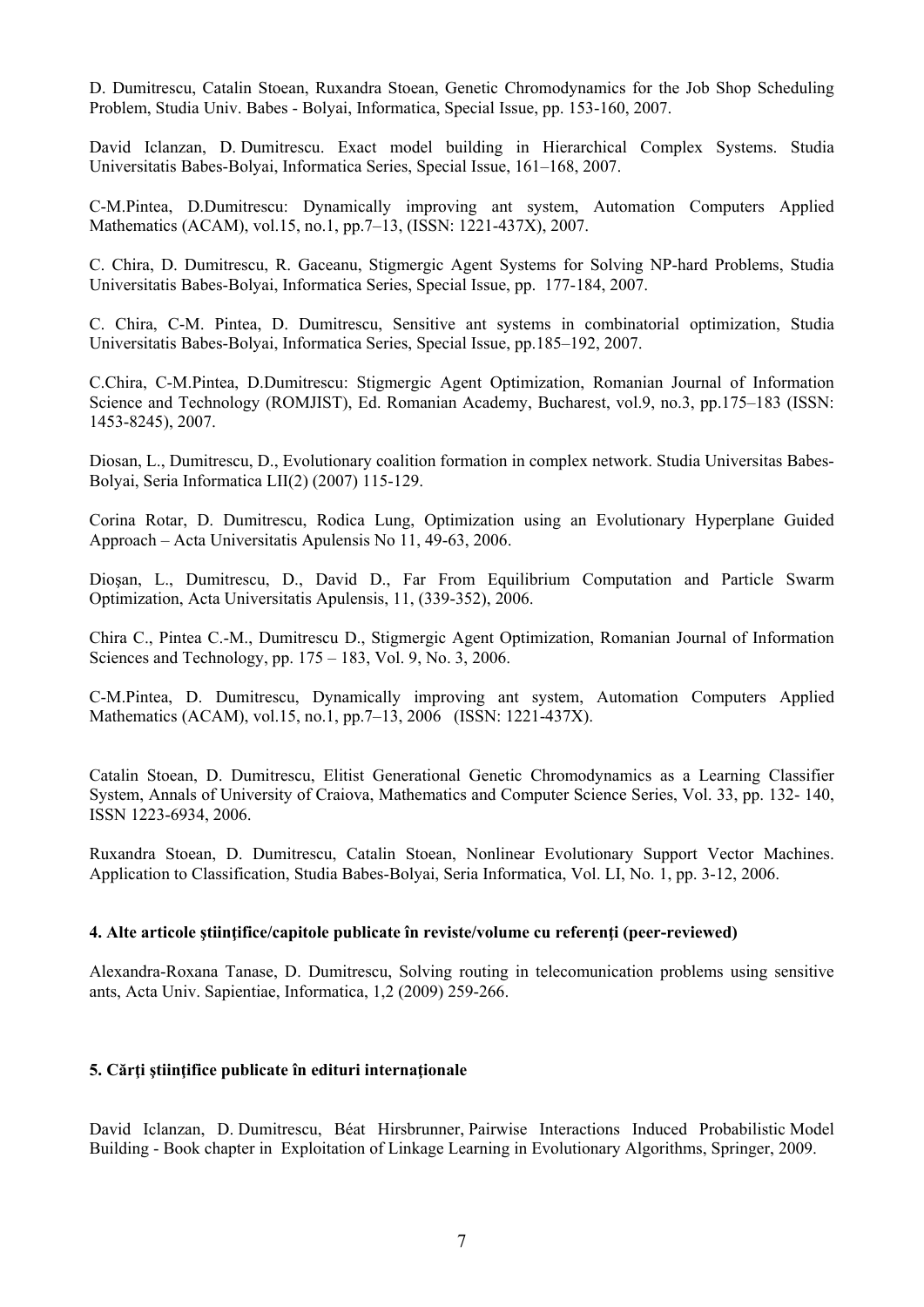Ruxandra Stoean, Mike Preuss, Catalin Stoean, Elia El-Darzi, D. Dumitrescu, An Evolutionary Approximation for the Coefficients of Decision Functions within a Support Vector Machine Learning Strategy, Foundations on Computational Intelligence, Book chapter in Studies in Computational Intelligence Series, Springer, 2009.

Dumitrescu D., Grosan C., Oltean M., [Evolving Continuous Pareto Regions,](http://www.cs.ubbcluj.ro/%7Ecgrosan/micropareto.pdf) Contributed chapter in Evolutionary Computation Based Multi-Criteria Optimization: Theoretical Advances and Applications, edited by A. Abraham, L. Jain and R. Goldberg, Springer-Verlag, London, 2005.

## **6. Cărţi ştiinţifice publicate în edituri naţionale acreditate**

Iantovics B., Chira C., Dumitrescu D., Principiile Agenților Inteligenți (Intelligent Agents Principles), Casa Cărţii de Ştiinţă, Cluj-Napoca, ISBN: 978-973-133-035-8, 2007.

C. Chira, C.-M. Pintea, D. Dumitrescu, A Multi-Agent Stigmergic Model for Complex Optimization Problems, From Natural Language to Soft Computing: New Paradigms in Artificial Intelligence, Editing House of Romanian Academy, Zadeh L.A., Tufis D., Filip F.G., Dzitac I.(Eds.), 2008, pp. 51-62.

## **7. Editor de volume publicate în edituri naţionale şi internaţionale**

## **8. Brevete internaţionale**

#### **9. Brevete naţionale**

## **10. Impact tehnologic al brevetelor: resurse financiare extrabugetare atrase în relaţie cu economia**

## **11. Realizări artistice naţionale şi internaţionale (Domeniul Arte)**

(Expoziţii, spectacole, concerte, publicaţii, filme, înregistrări)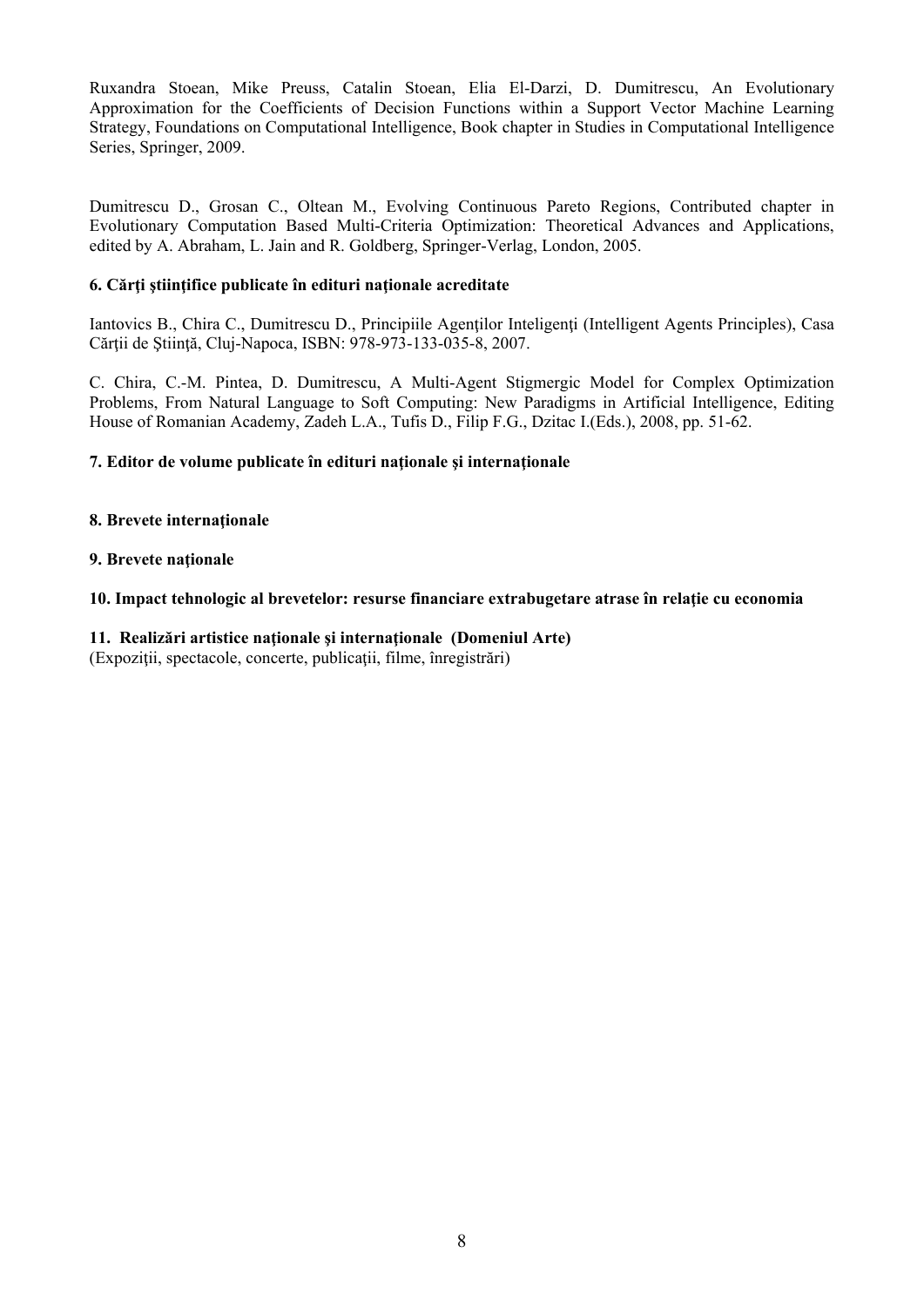## **Criteriul II – Prestigiu profesional**

#### **1. Citări ale articolelor ISI listate la Criteriul I**

C. Chira, A. Gog, D. Dumitrescu*, Exploring Population Geometry and Multi-Agent Systems: A New Approach to Developing Evolutionary Techniques*, Genetic and Evolutionary Computation Conference *GECCO'08,* ACM, 1953-1959, July 12–16, 2008, Atlanta, Georgia, USA, 2008.

#### **Citat în:**

Ullah, A.S.S.M.B.; Sarker, R.; Lokan, C.; An Agent-based, Evolutionary Computation, 2009. CEC '09. IEEE

Chira C., Dumitrescu D., Multi-Agent Systems and Ontologies for Distributed Collaboration, Transactions on Information Science and Applications, Issue 8, Volume 3, pp 1452-1460, ISSN 1790-0832, 2006.

#### **Citat în:**

C. Yu, Y. Luo, Analysis of decision-making behavior, TRANSACTIONS on SYSTEMS

R. I. Lung, C. Chira, D. Dumitrescu, *An Agent-Based Collaborative Evolutionary Model for Multimodal Optimization*, Genetic and Evolutionary Computation Conference *GECCO'08,* ACM, 1969-1975, July 12–16, 2008, Atlanta, Georgia, USA, 2008.

#### **Citat în:**

B.Bastani, D. Greaves, Complex open-system design, ACM SIGSOFT Software Engineering Notes

K. Wong, K. Leung, M. Wong, An evolutionary algorithm with species-specific explosion for multimodal optimization, ACM GECCO 2009

David Iclanzan, D. Dumitrescu, Overcoming hierarchical difficulty by hill-climbing the building block structure. In Dirk Thierens et al., editor, *GECCO '07: Proceedings of the 9th annual conference on Genetic and Evolutionary Computation*, volume 2, pages 1256–1263, London, 7-11 July 2007. ACM Press. ISBN 978-1-59593-697-4.

### **Citat în:**

Tian-Li Yu , David E. Goldberg , Kumara Sastry , Claudio F. Lima , Martin Pelikan, Dependency structure matrix, genetic algorithms, and effective recombination, Evolutionary Computation, 2009

Watson, R., Palmius, N., Mills, R., Powers, S. and Penn, A., Can Selfish Symbioses Effect Higherlevel Selection?, Proceedings of 10th European Conference on Artificial Life (ECAL 2009)

Mills, R. and Watson, R. A, Symbiosis Enables the Evolution of Rare Complexes in Structured Environments, Proceedings of 10th European Conference on Artificial Life (ECAL 2009)

Catalin Stoean, Mike Preuss, Ruxandra Stoean, D. Dumitrescu, *Multimodal Optimization by means of a Topological Species Conservation Algorithm*, IEEE Transactions on Evolutionary Computation (2008 Impact Factor: 3.736), IEEE Intelligence Computational Society, accepted for publication, ISSN 1089- 778X, 2009

## **Citat în:**

JP Li, AS Wood, [Species-conserving particle swarm optimisation for multimodal functions](http://inderscience.metapress.com/index/DW6517T026643577.pdf)-International Journal of Modelling, Identification and …, 2009

OM Shir, M Emmerich, T Bäck, [Adaptive Niche Radii and Niche Shapes Approaches for Niching](http://www.mitpressjournals.org/doi/abs/10.1162/evco.2010.18.1.18104)  [with the CMA-ES-](http://www.mitpressjournals.org/doi/abs/10.1162/evco.2010.18.1.18104) Evolutionary Computation, 2010

#### **2. Alte citări ale lucrărilor listate mai sus**

Ruxandra Stoean, Mike Preuss, D. Dumitrescu, Catalin Stoean, Evolutionary Support Vector Regression Machines, 8th International Symposium on Symbolic and Numeric Algorithms for Scientific Computing (SYNASC), IEEE Proceedings of SYNASC, International Symposium on Symbolic and Numeric Algorithms for Scientific Computing, IEEE, Lisa O'Conner (Ed.), ISBN 0-7695-2740-X, 2006, 330-335.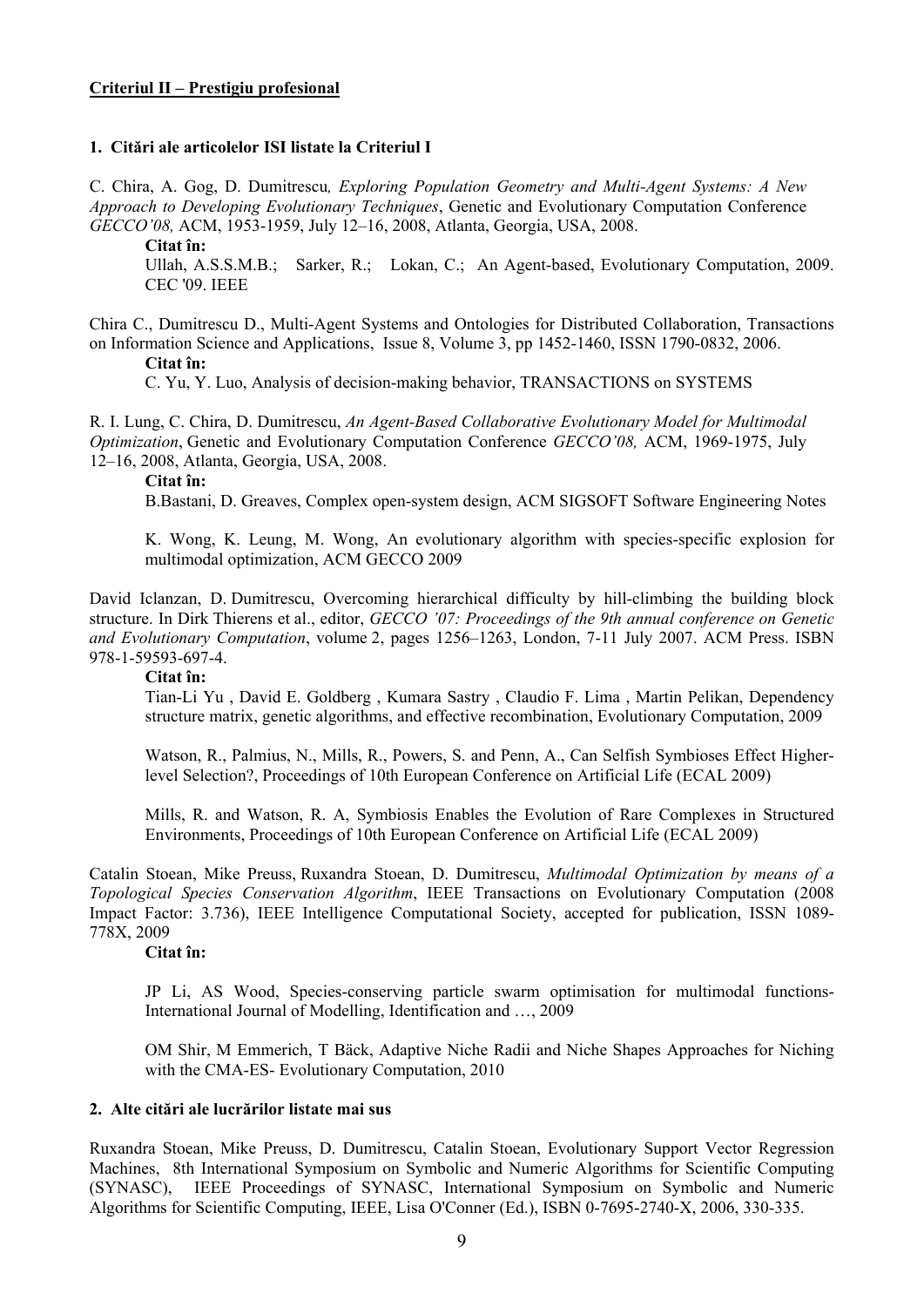## **Citat în:**

O Kramer, [Evolutionary Unsupervised Kernel Regression](http://www.emse.fr/enbis-emse2009/pdf/resumes/Kramer_UnsupervisedKernelRegression_Optimisation_ES.pdf) 

G Montana, F Parrella, [Data mining for algorithmic asset management: an ensemble learning …](http://onlinesvr.altervista.org/Research/Data%20mining%20for%20algorithmic%20asset%20management%20(Montana%20G.,%20Parrella%20F.)%20%5B2008%5D.pdf) 

O Kramer, T Hein**,** [Stochastic Feature Selection in Support Vector Machine Based Instrument …](http://www.springerlink.com/index/36tq444265g21313.pdf)

# 鲁峰, 黄金泉 - 航空学报,[航空发动机部件性能参数融合预测](http://www.cqvip.com/qk/91925x/2009010/31850442.html) 2009

## **3. Citări în perioada 2005-2009 ale lucrărilor anterioare anului 2005**

Dumitrescu, D., Fuzzy correlation, Studia Universitatis Babes-Bolyai, Ser. Math. 23 (1978), 41-44.

## **Citat în:**

H Bustince, M Pagola, E Barrenechea ,[Construction of fuzzy indices from fuzzy DI-subsethood](http://linkinghub.elsevier.com/retrieve/pii/S0020025506002015)  [measures: Application to …](http://linkinghub.elsevier.com/retrieve/pii/S0020025506002015) Information Sciences, 2007 – Elsevier, [Inner product based entropy in](http://www.worldscinet.com/abstract?id=pii:S0218488506004059)  [the intuitionistic fuzzy setting](http://www.worldscinet.com/abstract?id=pii:S0218488506004059) 

Dumitrescu, D., Entropy of a Fuzzy Process, Fuzzy Sets and Systems (North Holland) , 55, 1993, 169-177. **Citat în:** 

A Garrido, [Mutual relationship between Entropies,](http://www.ici.ro/camo/journal/vol11/v11d19.pdf) 2009

M Khare, S Roy [,Entropy of Quantum Dynamical Systems and Sufficient Families in Orthomodular](http://www.iop.org/EJ/abstract/0253-6102/50/3/02)  […-](http://www.iop.org/EJ/abstract/0253-6102/50/3/02) Communications in Theoretical Physics, 2008

DH Hong, KT Kim, [Entropy and information energy arithmetic operations for fuzzy numbers](http://www.dbpia.co.kr/view/ar_view.asp?arid=1027854)  - 퍼지 및 지능 시스템학회 논문지, 2005

Dumitrescu D., Fuzzy Measures and the Entropy of Fuzzy Partitions, Journal of Mathematical Analysis and Applications, 176,1993, 359-373.

# **Citat în:**

刘政清, 杨华, 范彬, 同武勤 - 红外技术, [基于最大模糊熵的红外图像边缘检测算法](http://www.cqvip.com/qk/92901x/2007001/25955833.html), 2007 D Hu, HX Li , [The entropy of relations and a new approach for decision tree learning](http://www.springerlink.com/index/12a8lulx61k2urd7.pdf), Lecture notes in computer science, 2005

M Khare, S Roy, [Conditional Entropy and the Rokhlin Metric on an Orthomodular Lattice with …](http://www.springerlink.com/index/F56K442586552026.pdf)  International Journal of Theoretical Physics, 2008

D Hu, H Li, X Yu -, [Intuitionistic fuzzy measures: theory and applications](http://www.google.com/books?hl=ro&lr=&id=Sg3OVpo9oOAC&oi=fnd&pg=PP9&ots=s9XEas-_Dp&sig=E644a-gnbcTK0wSGXTJRzJB9Gg0) – 2006 [The information](http://linkinghub.elsevier.com/retrieve/pii/S0898122108006482)  [content of fuzzy relations and fuzzy rules,](http://linkinghub.elsevier.com/retrieve/pii/S0898122108006482) Computers and Mathematics with Applications, 2009

B Jayaram, R Mesiar - [I-Fuzzy equivalence relations and I-fuzzy partitions](http://linkinghub.elsevier.com/retrieve/pii/S002002550900005X) Information Sciences, 2009 A Garrido, [Mutual relationship between Entropies](http://www.ici.ro/camo/journal/vol11/v11d19.pdf) 2009

Pop, H.F., Dumitrescu, D., Sarbu, C., A study of Roman pottery (terra sigillata) using hierarchical fuzzy clustering. Analitica Chimica Acta, 310, (1995), 269-279.

## **Citat în:**

P. Simeonova\*, V. Lovchinov, CLASSIFICATION OF HIGH-TEMPERATURE SUPERCONDUCTING *YBCO* THIN FILMS BY FUZZY CLUSTERING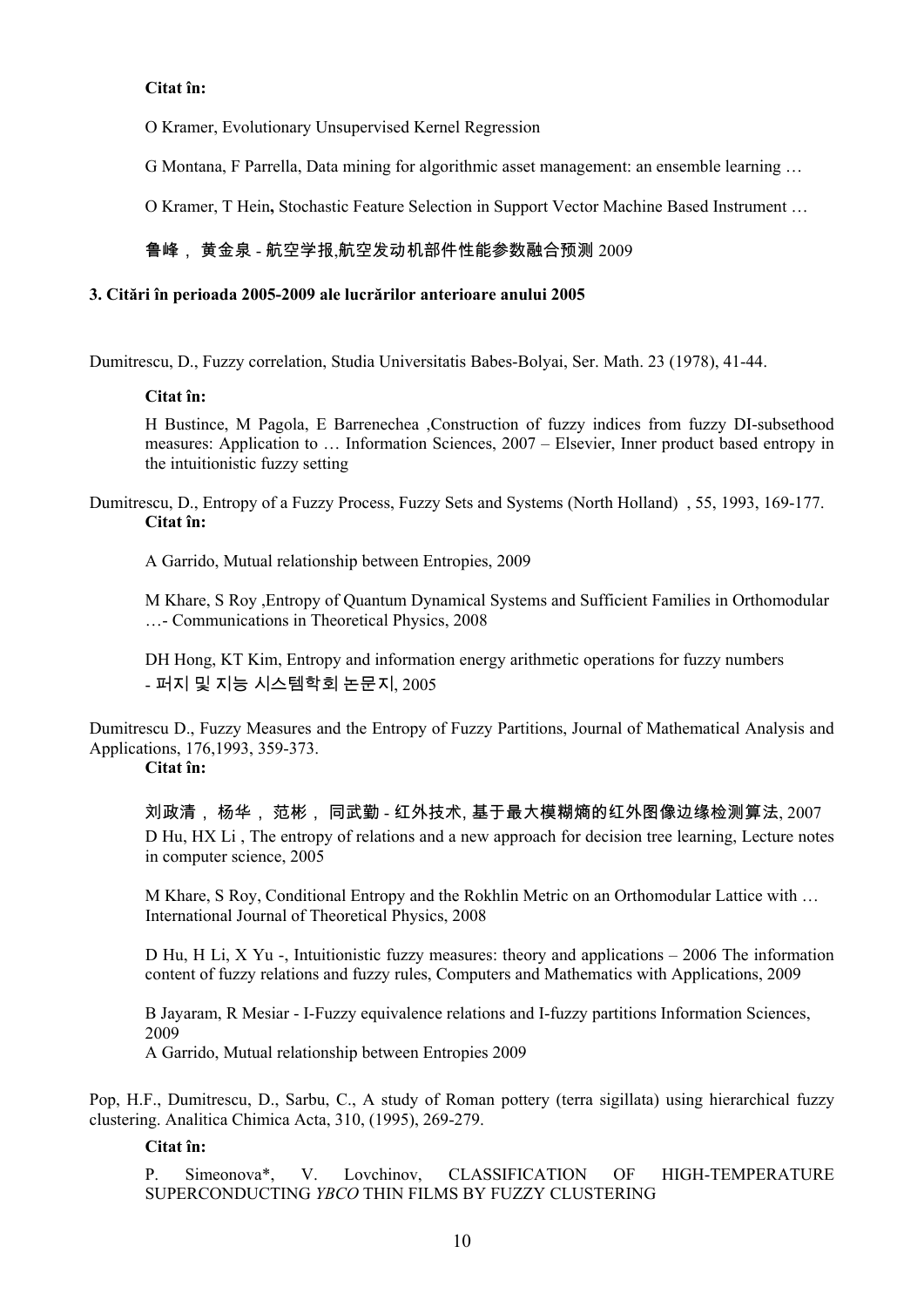Dumitrescu, D., Entropy of Fuzzy Dynamical-Systems, Fuzzy Sets and Systems (North Holland), 70(1995), 45-57.

**Citat în:** 

KC Lam, X Ning, H Gao, [The fuzzy GA-based multi-objective financial decision support model for](http://linkinghub.elsevier.com/retrieve/pii/S092658050800160X)  [Chinese …-](http://linkinghub.elsevier.com/retrieve/pii/S092658050800160X) Automation in Construction, 2009

A Garrido, [Intuitionistic fuzzy measures: theory and applications](http://www.google.com/books?hl=ro&lr=&id=Sg3OVpo9oOAC&oi=fnd&pg=PP9&ots=s9XEas-2Ep&sig=b0Uh7vSzyJ8fksHnr25yj8eLahU) – 2006 [Metric, Topological, and Graph Entropies](http://www.ici.ro/camo/journal/vol11/v11d18.pdf) 

DH Hong, KT Kim, [Entropy and information energy arithmetic operations for fuzzy numbers-](http://www.dbpia.co.kr/view/ar_view.asp?arid=1027854) 퍼지 및 지능 시스템학회 논문지, 2005

Dumitrescu, D., Pop, H., Degenerate And Nondegenerate Convex Decomposition of Finite Fuzzy Partitions .1., Fuzzy Sets and Systems (North Holland) ,73 , (1995), 365-376.

**Citat în:** 

S Ferrigno, A Gannoun, J Saracco, [Inverse regression methods based on fuzzy partitions-](http://cedric.cnam.fr/PUBLIS/RC1656.pdf)International Journal of Pure …, 2008

B Jayaram, R Mesiar, [I-Fuzzy equivalence relations and I-fuzzy partitions](http://linkinghub.elsevier.com/retrieve/pii/S002002550900005X)  - Information Sciences, 2009 - Elsevier

Pop, H.F., Sarbu, C., Horowitz, O., Dumitrescu, D., A Fuzzy Classification of the Chemical Elements, Journal of Chemical Information and Computer Sciences , 36, 1996, 465-482. **Citat în:** 

JV Turner, [Application of Artificial Neural Networks in Pharmacokinetics](http://ses.library.usyd.edu.au/handle/2123/488)  - 2006 - ses.library.usyd.edu.au

GP Voga, JC Belchior, [An approach for interpreting thermogravimetric profiles using artificial](http://linkinghub.elsevier.com/retrieve/pii/S0040603106005302)  [intelligence-](http://linkinghub.elsevier.com/retrieve/pii/S0040603106005302) Thermochimica Acta, 2007 - Elsevier

Dumitrescu, D., Dumitrescu, A., A unified approach to fuzzy pattern recognition, European Journal of Operational Research, 96(1997), 471-478.

**Citat în:** 

刘业政, 姜元春, 林文龙 - 系统工程学报,[基于模糊距离和神经网络的自适应群决策方法](http://www.cqvip.com/qk/96188x/2008001/26851776.html),  $2008$  - cavin com

Dumitrescu, D., Pop, H., Convex decomposition of fuzzy partitions, II. Fuzzy Sets and Systems (North Holland), 96(1998), 111-118.

#### **Citat în:**

S Ferrigno, A Gannoun, J Saracco, [Inverse regression methods based on fuzzy partitions](http://cedric.cnam.fr/PUBLIS/RC1656.pdf)-International Journal of Pure …, 2008

Dumitrescu, D., Beatrice Lazzerini, Marcelloni, F., A fuzzy hierarchical system for olfactory signal detection, Pattern Analysis and Applications, 2000.

## **Citat în:**

SM Scott, D James, Z Ali, [Data analysis for electronic nose systems](http://www.springerlink.com/index/N83WM267448767VH.pdf) - Microchimica Acta, 2006 - Springer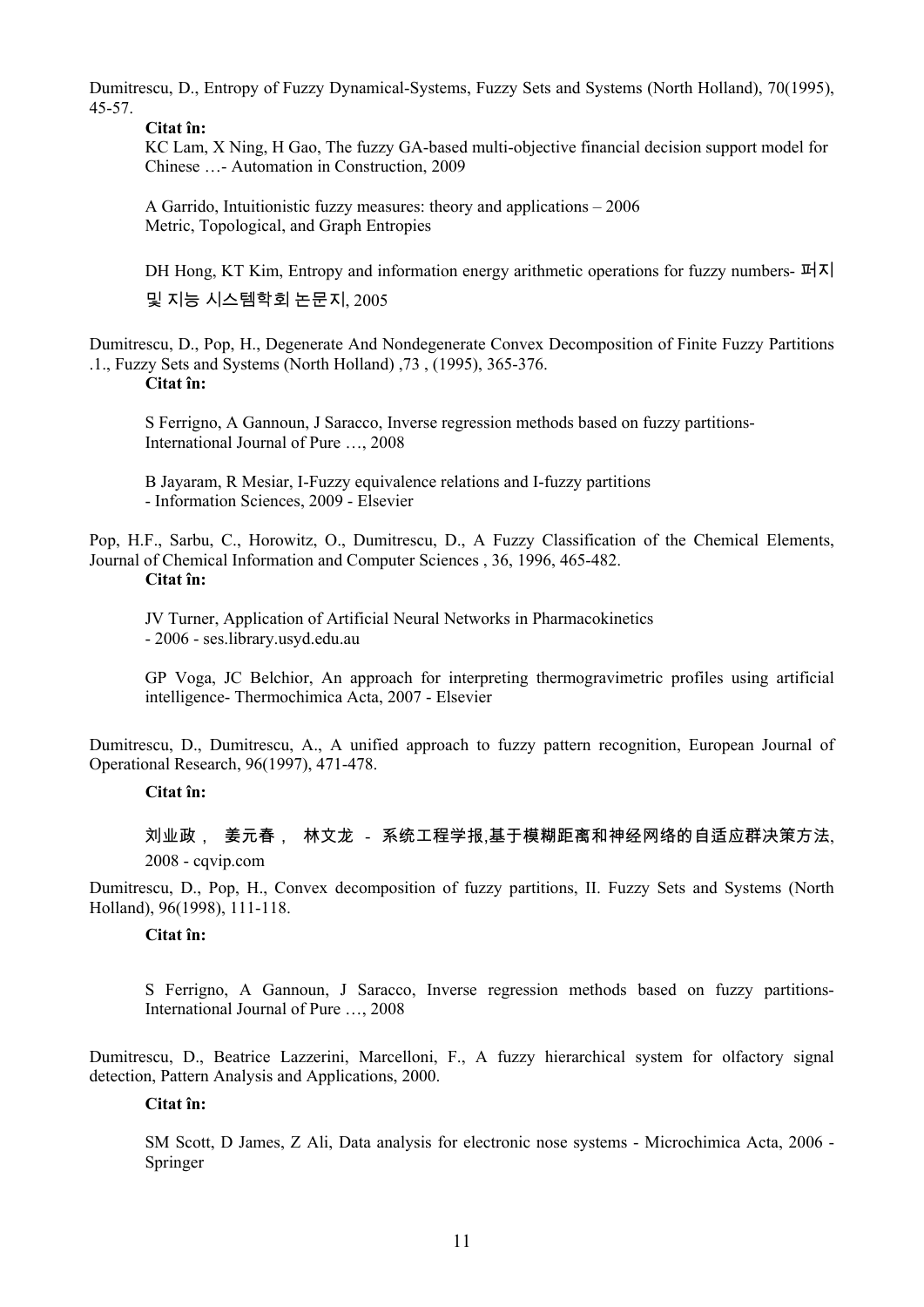Dumitrescu, D., Haloiu, C., Dumitrescu. A., Generators of Fuzzy Dynamical Systems, Fuzzy Sets and Systems, (North Holland) 113, 2000, 447-452.

**Citat în:** 

MR Molaei, MH Anvari, T Haqiri [On Relative Semi-Dynamical Systems](http://citeseerx.ist.psu.edu/viewdoc/download?doi=10.1.1.87.9603&rep=rep1&type=pdf)- Intelligent Automation and Soft Computing, 2007 – Citeseer

G Sirbiladze, [Modeling of extremal fuzzy dynamic systems. Part III. Modeling of extremal and …](http://www.ingentaconnect.com/content/tandf/ggen/2005/00000034/00000002/art00003)- International Journal of General Systems, 2005 - ingentaconnect.com

MH Anvari, Transitivity and topological entropy on fuzzy dynamical systems through fuzzy ... Proceedings of the 8th Conference on 8th WSEAS International Conference on Fuzzy Systems, 2007 - portal.acm.org

G Sirbiladze, [A fuzzy identification problem for the stationary discrete extremal fuzzy dynamic …](http://portal.acm.org/citation.cfm?id=1627955.1628013)- Proceedings of the 3rd international conference on on European computing conference, 2009 portal.acm.org

Dumitrescu, D., Grosan, C., Oltean, M., A New Evolutionary Approach For Multiobjective Optimization, Studia Universitas Babeş-Bolyai, seria Informatica, Volume XLV, No. 1, 51-68, 2000.

**Citat în:** 

S Huband, P Hingston, L Barone, L While, [A review of multiobjective test problems and a scalable](http://www.wfg.csse.uwa.edu.au/publications/WFG2006c.pdf)  [test problem toolkit-](http://www.wfg.csse.uwa.edu.au/publications/WFG2006c.pdf) IEEE Transactions on Evolutionary computation, 2006 - wfg.csse.uwa.edu.au

Dumitrescu, D., Lazzerini, B., Marcelloni, F., A Fuzzy Hierarchical Classification System for Olfactory Signals, Pattern Analysis and Applications, 3(4), 325-334, 2000.

**Citat în:** 

SM Scott, D James, Z Ali, [Data analysis for electronic nose systems](http://www.springerlink.com/index/N83WM267448767VH.pdf)- Microchimica Acta, 2006 - Springer

Dumitrescu, D., Grosan, C., Oltean, M., A New Evolutionary Approach for Multiobjective Optimization, Proceedings of the Joint Conference on Mathematics and Computer Science, Oradea 2001. **Citat în:** 

S Huband, P Hingston, L Barone, L While, [A review of multiobjective test problems and a scalable](http://www.wfg.csse.uwa.edu.au/publications/WFG2006c.pdf)  [test problem toolkit-](http://www.wfg.csse.uwa.edu.au/publications/WFG2006c.pdf) IEEE Transactions on Evolutionary computation, 2006 - wfg.csse.uwa.edu.au

Grosan, C., Oltean, M., Dumitrescu, D., Performance metrics for multiobjective optimization evolutionary algorithms, Proceedings of Conference on Applied and Industrial Mathematics (CAIM), Oradea, 2003.

D Lim, YS Ong, Y Jin, B Sendhoff, BS Lee, [Inverse multi-objective robust evolutionary design](http://www.springerlink.com/index/H76KN334704G0552.pdf)-Genetic Programming and …, 2006 – Springer

AM Brintrup, H Takagi, [The effect of user interaction mechanisms in multi-objective IGA](http://portal.acm.org/citation.cfm?id=1274000.1274099) Genetic And Evolutionary Computation Conference [archive](http://portal.acm.org/toc.cfm?id=SERIES11264&type=series&coll=GUIDE&dl=GUIDE&CFID=82328386&CFTOKEN=31221280) Proceedings of the 2007 GECCO conference companion on Genetic and evolutionary computation

钟小平, 李为吉, 赵艳 - 计算机工程与应用[, 种实数编码多目标贝叶斯优化算法](http://d.wanfangdata.com.cn/Periodical_jsjgcyyy200632003.aspx) , 2006 - 万方数据资源系统

Lung, R., Dumitrescu, D., Roaming optimisation- a new evolutionary technique, Proceedings International Workshop on Symbolic and Numeric Algorithms for Scientific Computing - SYSNAC 2003, 149-156. **Citat în:**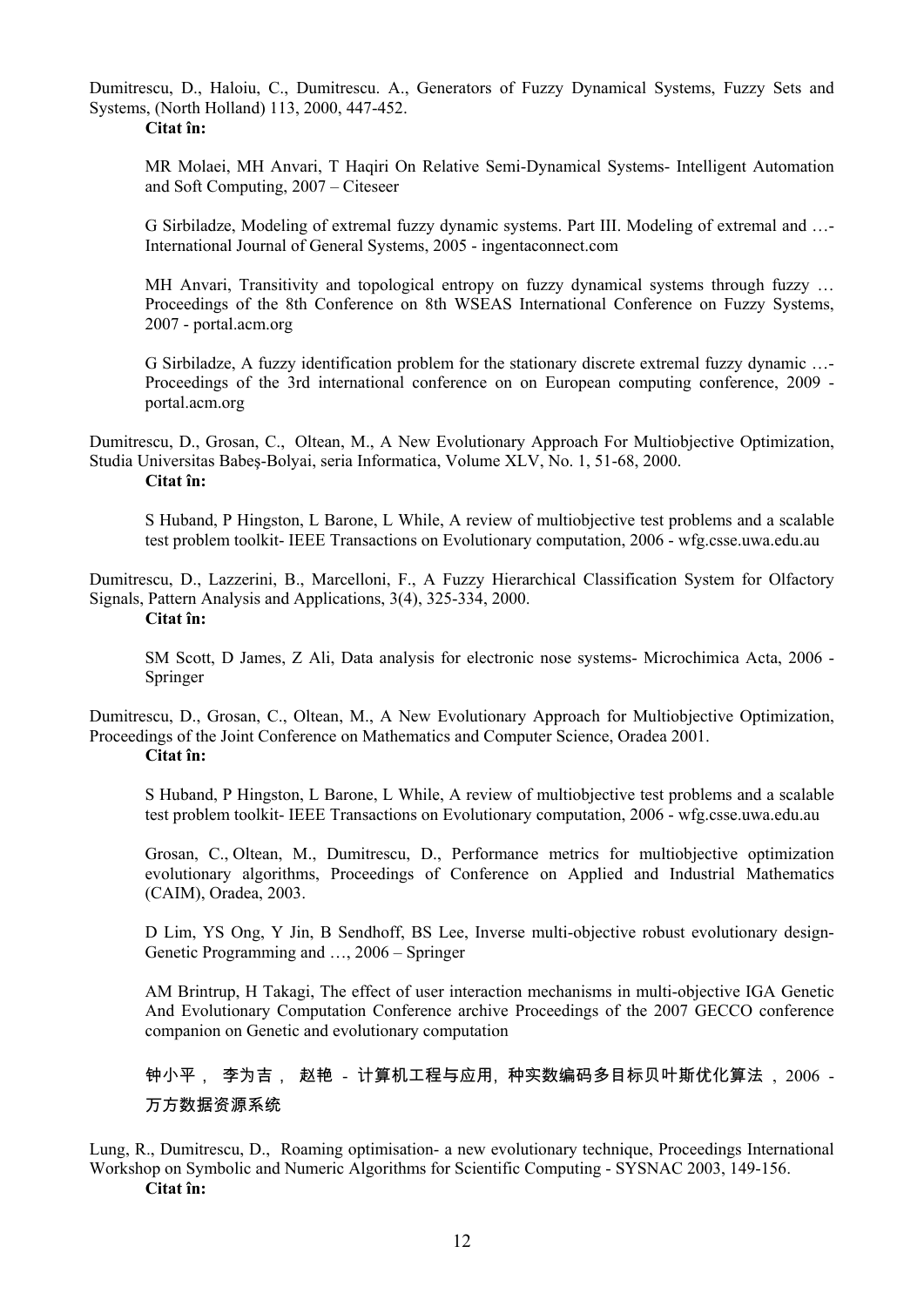KN Krishnanand, D Ghose, [Glowworm swarm based optimization algorithm for multimodal](http://iospress.metapress.com/index/5DERFRQ1M1W0JNCD.pdf)  [functions with …](http://iospress.metapress.com/index/5DERFRQ1M1W0JNCD.pdf)- Multiagent and Grid Systems, 2006 - IOS Press

Dumitrescu, D., Joo, A., Evolving orthogonal decision tress, Studia Universitatis Babes-Bolyai, Seria Informatica, 48, 33-45, 2003.

**Citat în:** 

## 赵敏, 陈恩红, 宋睿 - 计算机应用与软件, [基于集成学习的](http://www.cqvip.com/qk/90976x/200703/23949243.html) Adaboost 演化决策树算法

Grosan, C., Dumitrescu, D., Lazar A, Particle Swarm Optimization for solving 0/1 Knapsack Problem, International Conference on Computers and Communication (ICCC), Proceedings of International Conference on Computers and Communication (ICCC), ISBN 973-613-542-X, 2004, 172-183.

# **Citat în:**

[Leong WF,](http://www.ncbi.nlm.nih.gov/pubmed?term=%22Leong%20WF%22%5BAuthor%5D) [Yen GG](http://www.ncbi.nlm.nih.gov/pubmed?term=%22Yen%20GG%22%5BAuthor%5D),PSO-based multiobjective optimization with dynamic population size and adaptive local archives.

Dumitrescu, D., Joo, A., Generalized Decision Trees Built With Evolutionary Techniques, International Symposium on Symbolic and Numeric Algorithms for Scientific Computing - SYSNAC, Proceedings of International Symposium on Symbolic and Numeric Algorithms for Scientific Computing - SYSNAC, 2004, 270-279.

#### **Citat în:**

P HE, XHUA XU, L CHEN , [TREE CLASSIFIER IN SPECTRAL SPACE](http://ieeexplore.ieee.org/iel5/5197447/5212451/05212576.pdf?arnumber=5212576) 

Gog, A., Dumitrescu, D., Parallel Mutation Based Genetic Chromodynamics, Studia Universitatis Babes-Bolyai, Seria Informatica, XLIX, 45-54, 2004.

# **Citat în:**

Anoop Prakash, Nitesh Khilwani, M.K. Tiwari, Yuval Cohen, Modified immune algorithm for job selection and operation allocation problem in flexible manufacturing systems, 2008

首页; 期刊导航; 知识社区; 学者空间; 学术机构; 专题导读; 充值中心; 论文翻译. 登录 注册 帮助, [基于进化计算的轨道转移时间](http://www.cqvip.com/qk/95033x/2008003/26585175.html)-能量优化方法, 2008

Dumitrescu, D., Lazzerini, B., Jain, L., Fuzzy Sets and Their Applications to Clustering and Training, CRC Press, Boca Raton, New York.

## **Citat în:**

- 1. Fuzzy mathematical programming and fuzzy matrix gamesCR Bector, S Chandra 2005 books.google.com
- 2. Detecting clusters of different geometrical shapes in microarray gene expression … DW Kim, KH Lee, D Lee - Bioinformatics, 2005 - Oxford Univ Press
- 3. A fuzzy extension of the Rand index and other related indexes for clustering and … R Campello - Pattern Recognition Letters, 2007 – Elsevier
- 4. [A partitioning based algorithm to fuzzy co-cluster documents and words](http://linkinghub.elsevier.com/retrieve/pii/S0167865505002011) WC Tjhi, L Chen Pattern Recognition Letters, 2006 – Elsevier
- 5. A fuzzy extension of the silhouette width criterion for cluster analysis R Campello, ER Hruschka - Fuzzy Sets and Systems, 2006 – Elsevier
- 6. Cooperation model for object group using load balancing RMA Mateo, I Yoon, J Lee IJCSNS, 2006 - digilib.unsri.ac.id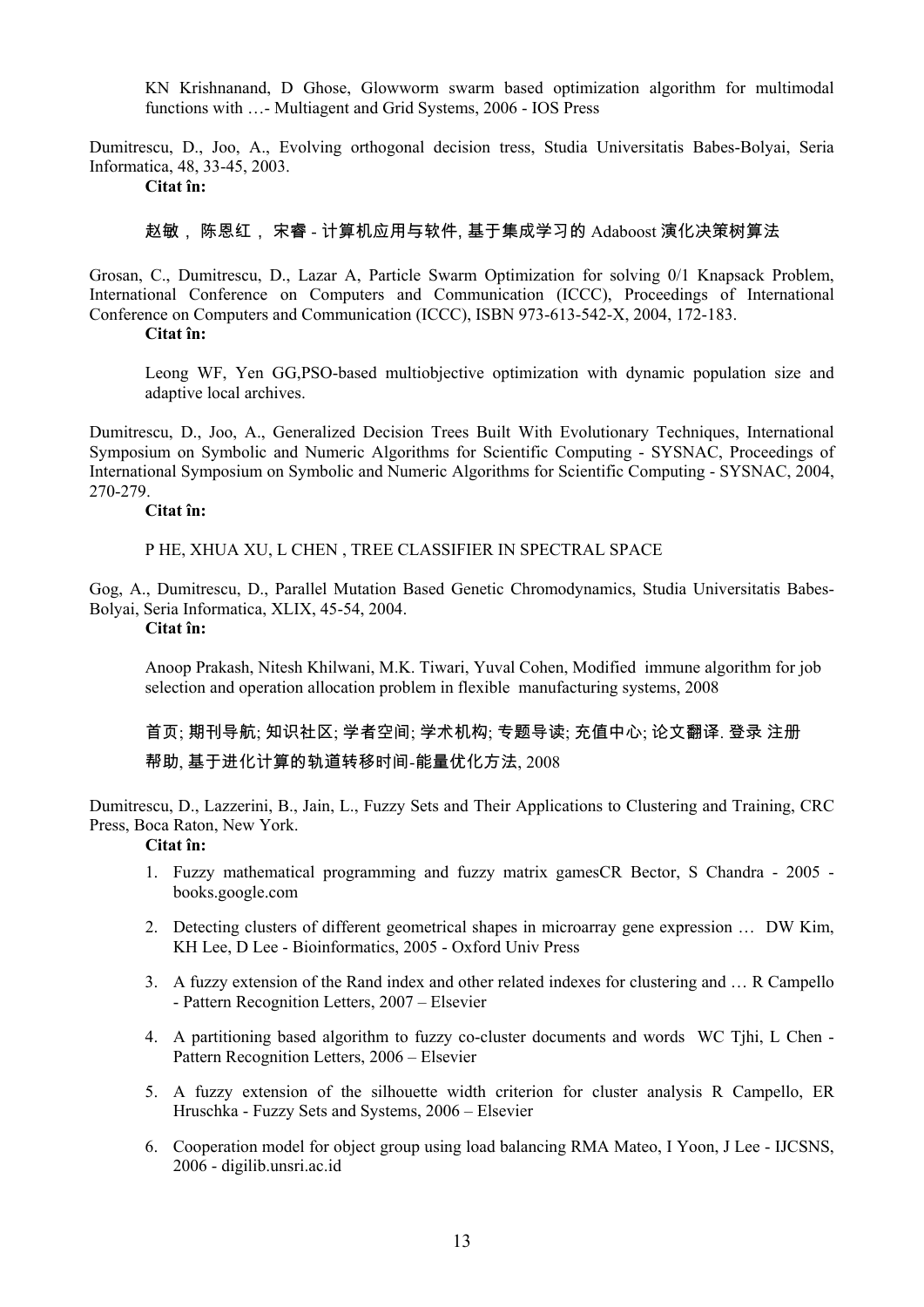- 7. A new unsupervised approach for fuzzy clustering EN Nasibov, G Ulutagay Fuzzy Sets and Systems, 2007 – Elsevier
- 8. [On the efficiency of evolutionary fuzzy clustering](http://www.springerlink.com/index/qj5v750k80454741.pdf) RJGB Campello, ER Hruschka, VS Alves Journal of Heuristics, 2009 – Springer
- 9. A fuzzy variant of an evolutionary algorithm for clustering VS Alves, RJG Campello, ER Hruschka - IEEE International Fuzzy Systems …, 2007
- 10. Fuzzy c-means clustering for power system coherency SC Wang, PH Huang 2005 IEEE International Conference on Systems, Man …, 2005
- 11. A new cluster validity index for fuzzy clustering based on similarity measure MHF Zarandi, E Neshat, IB Turksen - Lecture Notes in Computer Science, 2007 – Springer
- 12. Fuzzy rules generation using genetic algorithms with self-adaptive … ME Cintra, H de Arruda Camargo - … Conference on Information Reuse and Integration …, 2007
- 13. [Addressing the challenges for TCP over multihop wireless networks](http://citeseerx.ist.psu.edu/viewdoc/download?doi=10.1.1.90.6036&rep=rep1&type=pdf) R de Oliveira Citeseer 2005
- 14. [Statistical Evaluation of Information Distillation Systems](http://www.lrec-conf.org/proceedings/lrec2008/pdf/914_paper.pdf) JV White, D Hunter, JD Goldstein Proceedings of the Sixth International … - lrec-conf.org 2006
- 15. [Fuzzy multi-category proximal support vector classification via generalized …](http://www.springerlink.com/index/MR128335512X5624.pdf) R Khemchandani, S Chandra - Soft Computing-A Fusion of Foundations, …, 2007 – Springer
- 16. BayesFuzzy: using a Bayesian classifier to induce a fuzzy rule base ER Hruschka, H de Camargo, ME Cintra, M do Nicoletti - IEEE International Fuzzy …, 2007
- 17. [Fuzzy Sets Theory Approach to Transportation Problems](http://citeseerx.ist.psu.edu/viewdoc/download?doi=10.1.1.107.5387&rep=rep1&type=pdf#page=39) S Kikuchi Artificial Intelligence in Transportation – Citeseer
- 18. [Development of an artificial neural network for helping to diagnose diseases in …](http://portal.acm.org/citation.cfm?id=1315855) AS Payá, DR Fernández, DG Méndez, CAM … - Proceedings of the …, 2006 - portal.acm.org
- 19. [Robust fuzzy clustering using mixtures of Student'st distributions](http://linkinghub.elsevier.com/retrieve/pii/S0167865508002122) S Chatzis, T Varvarigou Pattern Recognition Letters, 2008 – Elsevier
- 20. [Embedded system for diagnosing dysfunctions in the lower urinary tract](http://portal.acm.org/citation.cfm?id=1244002.1244044)  D Gil, A Soriano, D Ruiz, CA Montejo - Proceedings of the 2007 …, 2007 - portal.acm.org
- 21. [Algorithms for Fuzzy Clustering: Methods in C-Means Clustering with …](http://www.google.com/books?hl=en&lr=&id=Tfw_jppDFXwC&oi=fnd&pg=PA1&ots=4FUiFw-39J&sig=JSdm_eX4QJ3NS_8XgdiwZEuGUIk) S Miyamoto, H Ichihashi, K Honda - 2008 - books.google.com
- 22. A Method for Fuzzy Clustering with Ordinal Attributes Replaced by RK Brouwer - Intelligent Systems, 2006 3rd International IEEE …, 2006
- 23. [New algorithm to find a shape of a finite set of points](http://uob-community.ballarat.edu.au/%7Enshkova/e5.pdf) N Soukhoroukova, J Ugon … of Conference on …, 2005 - uob-community.ballarat.edu.au
- 24. [Improvement of Self Organizing Maps using Gap Statistic and Probability …](http://www.dbpia.co.kr/view/ar_view.asp?arid=1084695) SH Jun - International Journal of Fuzzy Logic and Intelligent …, 2008 - dbpia.co.kr
- 25. [On one extremal problem of adaptive machine learning for detection of anomalies](http://www.springerlink.com/index/D4461868010280H0.pdf) KV Mal'kov, DV Tunitskii - Automation and Remote Control, 2008 – Springer
- 26. Fuzzy Rule Base Generation through Genetic Algorithms and Bayesian … ME Cintra, H Camargo, ER … - Proceedings of the …, 2007 - IEEE Computer Society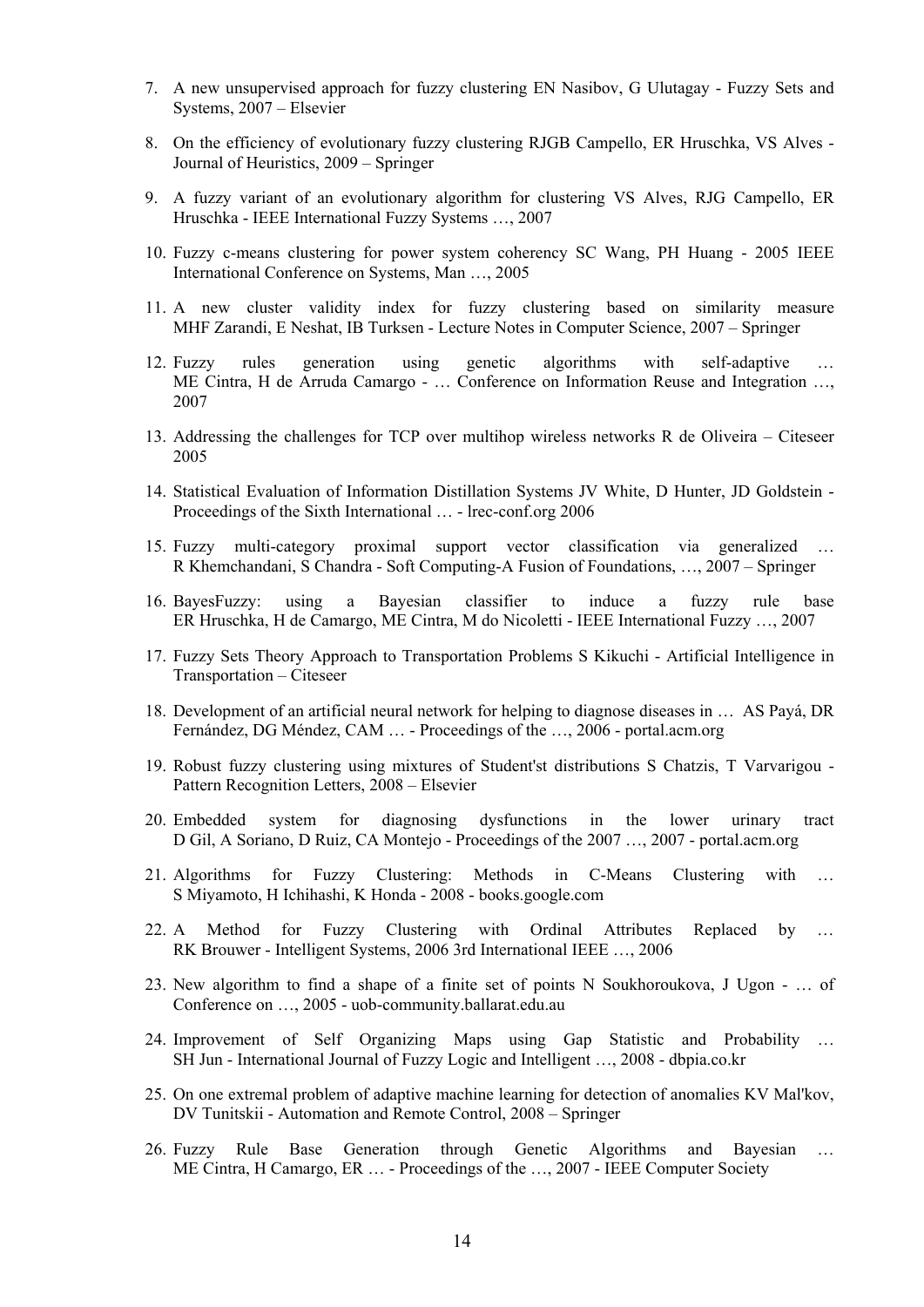- 27. [Iterative Clustering Analysis for Grouping Missing Data in Gene Expression ProfilesD](http://www.springerlink.com/index/m1tw6579q856r5p3.pdf)W Kim, BY Kang – Springer 2006
- 28. [Clustering analysis of the seismic catalog of Iran](http://linkinghub.elsevier.com/retrieve/pii/S0098300408001301) A Ansari, A Noorzad, H Zafarani Computers and Geosciences, 2009 – Elsevier
- 29. [Fuzzy linear proximal support vector machines for multi-category data classification](http://linkinghub.elsevier.com/retrieve/pii/S0925231204005569) R Khemchandani, S Chandra - Neurocomputing, 2005 – Elsevier
- 30. [Assessing the Quality of Fuzzy Partitions Using Relative Intersection](http://ietisy.oxfordjournals.org/cgi/reprint/E88-D/3/594.pdf) KIM Dae-Won, KIM Young-il, LEE Doheon, LEE … - IEICE Transactions on … - IEICE 2005
- 31. [Hierarchical Linguistic Variables](http://ieeexplore.ieee.org/iel5/5109425/5156374/05156432.pdf?arnumber=5156432) AR de Soto ieeexplore.ieee.org 2009
- 32. [Fuzzy-genetic approach to recommender systems based on a novel hybrid user …](http://linkinghub.elsevier.com/retrieve/pii/S095741740700351X) MYH Al-Shamri, KK Bharadwaj - Expert Systems with Applications, 2008 – Elsevier
- 33. [A robust algorithm for solution of the fuzzy clustering problem on the basis of the …](http://www.springerlink.com/index/K546572J027177W8.pdf) EN Nasibov - Cybernetics and Systems Analysis, 2008 – Springer
- 34. [Location-aware Data mining based on Neuro-fuzzy System \(LoDaM\)](http://citeseerx.ist.psu.edu/viewdoc/download?doi=10.1.1.68.4584&rep=rep1&type=pdf) RMA Mateo, BD Gerardo, LF Cervantes, J Lee – Citeseer 2008
- 35. [The NURBS human body modeling using local knot removal](http://www.springerlink.com/index/4110J2X4566305W4.pdf) JW Jo, SS Han Fibers and Polymers, 2005 – Springer
- 36. [Location-Aware Data Mining for Mobile Users Based on Neuro-fuzzy System](http://www.springerlink.com/index/tx7333j664531201.pdf) RMA Mateo, M Lee, S Joo, J Lee - Lecture Notes in Computer Science, 2006 – Springer
- 37. [ALGORITM IDENTIFIKATsII I KOMP'YuTERNOI VIZUALIZATsII SOBYTII. I](http://www.maikonline.com/maik/showArticle.do?auid=VAFX316OX7&lang=en) KV Mal'kov, DV Tunitskii - maikonline.com 2009
- 38. [Feature Subset Selection Using a Fuzzy Method](http://www.computer.org/portal/web/csdl/doi/10.1109/IHMSC.2009.177)ME Cintra, TP Martin, MC Monard, H de … … on Intelligent Human- …, 2009 - computer.org
- 39. [Studies in Fuzziness and Soft Computing, Volume 169](http://bib.tiera.ru/dvd37/Bector%20C.R.,%20Chandra%20S.%20-%20Fuzzy%20Mathematical%20Programming%20and%20Fuzzy%20Matrix%20Games%282005%29%28252%29.pdf) J Kacprzyk bib.tiera.ru 2005
- 40. [A systematic fuzzy system modeling for scheduling of textile manufacturing …](http://citeseerx.ist.psu.edu/viewdoc/download?doi=10.1.1.133.8007&rep=rep1&type=pdf)  MHF Zarandi, M Esmaeilian, MMF Zarandi – Citeseer 2007
- 41. [Cooperation Model for Object Group Cooperation Model for Object Group …](http://citeseerx.ist.psu.edu/viewdoc/download?doi=10.1.1.70.7893&rep=rep1&type=pdf) RMA Mateo, I Yoon, J Lee - IJCSNS, 2006 – Citeseer
- 42. [Direct Coherency Identification of Synchronous Generators in Taiwan Power …](http://ietfec.oxfordjournals.org/cgi/reprint/E90-A/10/2223.pdf) S Wang, P Huang, C Wu, Y Chuang - IEICE TRANSACTIONS ON …, 2007 – IEICE
- 43. [ファジィクラスタリングの有用性について](http://joi.jlc.jst.go.jp/JST.JSTAGE/jsoft/21.1008?from=Google) 宮本定明 知能と情報, 2009 J-STAGE
- 44. [ИДЕНТИФИКАЦИИ](http://www.maikonline.com/maik/showArticle.do?auid=VAFX316OX7&lang=ru) И КОМПЬЮТЕРНОЙ ВИЗУАЛИЗАЦИИ СОБЫТИЙ. I КВ Мальков, ДВ Туницкий - Известия РАН. Теория и системы …, 2009 - maikonline.com
- 45. [Filtered Neuro-Fuzzy](http://www.dbpia.co.kr/view/ar_view.asp?arid=831450) 시스템에 기반한 위치 인식 데이타마이닝 마테오, 로미오, 바비, 제라도, 루이 - 한국인터넷정보학회 2006 정기 …, 2006 - dbpia.co.kr
- 46. [Hybrid Self Organizing Map using Monte Carlo Computing](http://www.dbpia.co.kr/view/ar_view.asp?arid=1038685) 전성해, 박민재, 오경환 한국퍼지 및 지능시스템학회 2006 년도 춘계 …, 2006 - dbpia.co.kr
- 47. [Clasificación lineal mediante algoritmo de perceptrón difuso](http://ingenierias.uanl.mx/30/30_clasificacion.pdf) VPG Duéñez, ÓLC Mondragón - Ingenierías, 2006 - ingenierias.uanl.mx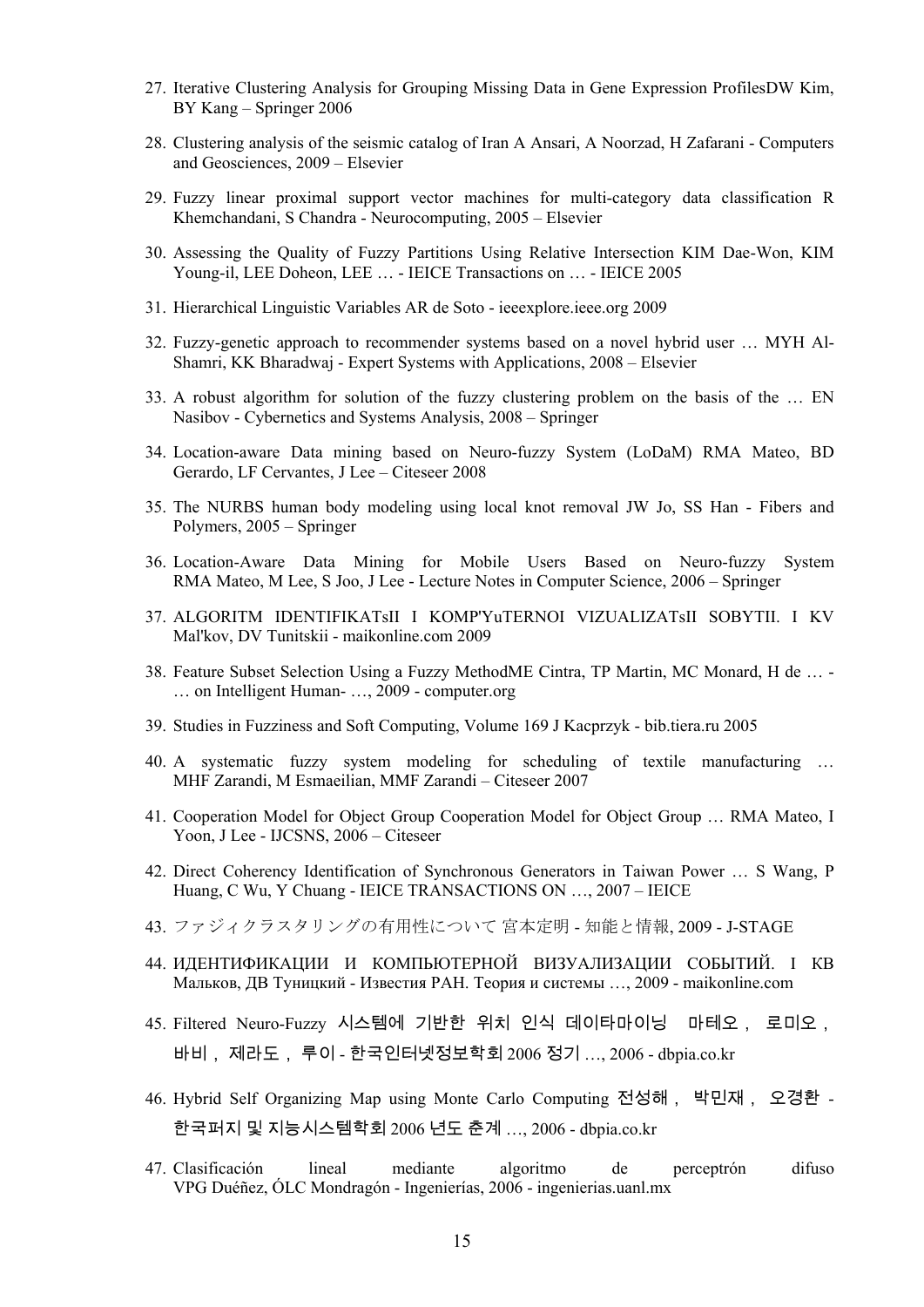48. [Geraç ao de Regras Fuzzy com Pré-Seleç ao de Regras Candidatas](http://www.dcc.fc.up.pt/%7Eines/enia07_html/pdf/27966.pdf) ME Cintra, H de Arruda Camargo - dcc.fc.up.pt 2007

Dumitrescu, D., Lazzerini, B., Jain, L.Dumitrescu, A., Evolutionary Computation, CRC Press, Boca Raton, New York.

#### **Citat în:**

- 1. [Optimization of multi-pass milling using parallel genetic algorithm and parallel …](http://linkinghub.elsevier.com/retrieve/pii/S0890695505000775) ZG Wang, M Rahman, YS Wong, J Sun - International Journal of Machine …, 2005 – Elsevier
- 2. [Advances in evolutionary algorithms: theory, design and practice](http://www.google.com/books?hl=en&lr=&id=SJp7q4GvRJQC&oi=fnd&pg=PA1&ots=zQo4cgaRZO&sig=vyBikM9VExLqdJA1R1J_Q708vMo) CW Ahn 2006 books.google.com
- 3. [Offspring selection: A new self-adaptive selection scheme for genetic algorithmsM](http://www.springerlink.com/index/u24302k2w125j124.pdf) Affenzeller, S Wagner - Adaptive and Natural Computing Algorithms, 2005 – Springer
- 4. [The application of a genetic algorithm to estimate material properties for fire …](http://linkinghub.elsevier.com/retrieve/pii/S0379711205001372) C Lautenberger, G Rein, C Fernandez-Pello - Fire Safety Journal, 2006 - Elsevier
- 5. [SexualGA: Gender-specific selection for genetic algorithms](http://citeseerx.ist.psu.edu/viewdoc/download?doi=10.1.1.73.1017&rep=rep1&type=pdf) S Wagner, M Affenzeller Proceedings of the 9th World Multi-Conference …, 2005 – Citeseer
- 6. An investigation into mutation operators for particle swarm optimization PS Andrews IEEE Congress on Evolutionary Computation, 2006
- 7. [Generalized pyrolysis model for combustible solids](http://linkinghub.elsevier.com/retrieve/pii/S0379711209000332) C Lautenberger, C Fernandez-Pello Fire Safety Journal, 2009 – Elsevier
- 8. [Parameter identification for improved viscoplastic model considering dynamic …](http://linkinghub.elsevier.com/retrieve/pii/S0749641904000439) J Qu, QL Jin, BY Xu - International journal of plasticity, 2005 – Elsevier
- 9. Comparison of different heuristic optimization methods for near-field … JR Perez, J Basterrechea - IEEE Transactions on Antennas and Propagation, 2007
- 10. [Development of a parallel optimization method based on genetic simulated …](http://linkinghub.elsevier.com/retrieve/pii/S0167819105000499) ZG Wang, YS Wong, M Rahman - Parallel Computing, 2005 – Elsevier
- 11. [Genetic Algorithms and Genetic Programming: Modern Concepts and …](http://www.google.com/books?hl=en&lr=&id=EkELtZAXViEC&oi=fnd&pg=PT11&ots=rpYUatWzSI&sig=DrgMlLawXbxNFhnudFUVuJpliFI) M Affenzeller, S Wagner - 2009 - books.google.com
- 12. Optimization of the constant power speed range of a saturated … L Jolly, MA Jabbar, L Qinghua - 2005 IEEE International Conference on Electric …, 2005
- 13. [Performance modelling of dynamic network-based decision systems for distributed …](http://www.ingentaconnect.com/content/tandf/tcim/2005/00000018/F0020002/art00009) T Xu, A Desrochers, R Graves - ingentaconnect.com 2005
- 14. [Multiobjective Optimisation of Active and Semi-Active Suspension Systems …](http://citeseerx.ist.psu.edu/viewdoc/download?doi=10.1.1.125.8554&rep=rep1&type=pdf) A Bourmistrova, I Storey, A Subic - International Conference on Modeling …, 2005 – Citeseer
- 15. [Multi-objective optimization of high-speed milling with parallel genetic simulated …Z](http://www.springerlink.com/index/75023420708U25Q8.pdf)G Wang, YS Wong, M Rahman, J Sun - The International Journal of …, 2006 – Springer
- 16. Evolutionary Tuning for Distributed Database Performance A Gog, HA Grebla Parallel and Distributed Computing, 2005. ISPDC 2005 …, 2005
- 17. [Design of digital filters using genetic algorithms](https://dspace.library.uvic.ca:8443/handle/1828/1294) SU Ahmad 2008 dspace.library.uvic.ca
- 18. [Algorithm-based design of novel synthetic media for Metarhizium anisopliae …](http://www3.interscience.wiley.com/journal/120125038/abstract) S Hutwimmer, S Wagner, M Affenzeller … - Journal of Applied …, 2008 - interscience.wiley.com
- 19. [Optimizing the primary forest products supply chain: a multi-objective heuristic …](http://ir.library.oregonstate.edu/dspace/handle/1957/9286) JD Hamann - 2008 - ir.library.oregonstate.edu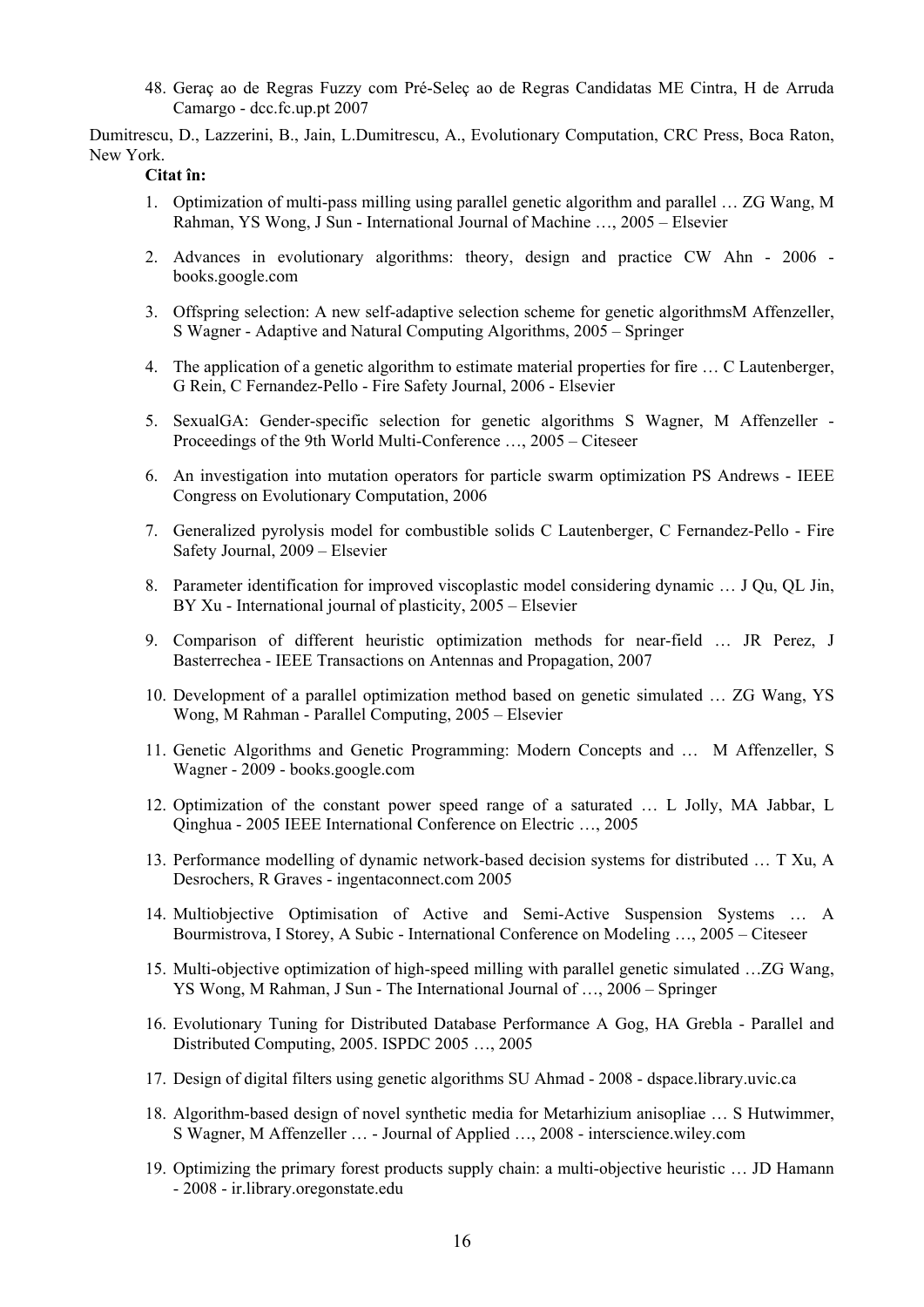- 20. [A Probabilistic Learning Approach for Counterexample Guided Abstraction …](http://www.springerlink.com/index/n54347872164w7h6.pdf) F He, X Song, M Gu, J Sun - Lecture Notes in Computer Science, 2006 – Springer
- 21. [Evolutionary Computation](http://cs.wwu.edu/faculty/jianna/cs517-E/notes/lec03.pdf)JJ Zhang Western Washington University, 2005 cs.wwu.edu
- 22. [Evolutionary computation in high-energy physics](http://arxiv.org/pdf/0804.0369) L Teodorescu Arxiv preprint arXiv:0804.0369, 2008 - arxiv.org
- 23. [Development of heterogeneous parallel genetic simulated annealing using …](http://citeseerx.ist.psu.edu/viewdoc/download?doi=10.1.1.101.6793&rep=rep1&type=pdf) ZG Wang, M Rahman, YS Wong, KS Neo - International Journal of … - Citeseer 2006
- 24. Enhanced learning classifier system for robot navigation P Musilek, S Li, L Wyard-Scott 2005 IEEE/RSJ International Conference on …, 2005
- 25. [The Allele Meta-Model–Developing a Common Language for Genetic Algorithms](http://www.springerlink.com/index/vdm500cee620u73b.pdf) S Wagner, M Affenzeller - … : First International Work-Conference on the …, 2005 – Springer
- 26. [Planning the safe transit of a ship through a mapped minefield](http://www.orssa.org.za/wiki/uploads/ORiON/ORiON_22_1.pdf#page=9) JF Bekker, JP Schmid Journal of the Operations Research Society of South … - orssa.org.za 2006
- 27. [Evolutionary Discriminant Feature Extraction with Application to Face …Q](http://hindawi.com/journals/asp/2009/465193.pdf) Zhao, D Zhang, L Zhang, H Lu - EURASIP Journal on Advances in Signal … - hindawi.com 2009
- 28. [To explore or to exploit: An entropy-driven approach for evolutionary algorithms](http://iospress.metapress.com/index/7402580020622T68.pdf) SH Liu, M Mernik, BR Bryant - International Journal of Knowledge-based …, 2009 - IOS Press
- 29. [redesign based optimization for distributed Databases](http://www.cs.ubbcluj.ro/%7Estudia-i/2005-1/10-GreblaGog.pdf) H Grebla, A Gog Studia Univ. Babes-Bolyai, Informatica, 2005 - cs.ubbcluj.ro
- 30. [基于](http://www.cqvip.com/qk/98461x/2005001/11927605.html)[遗传算法的火电单元机组模糊控制系统](http://www.cqvip.com/qk/98461x/2005001/11927605.html) 常江, K LEE 华中电力, 2005 cqvip.com
- 31. [Multi Expression Programming is a Genetic Programming variant that uses a linear …](http://www.google.com/books?hl=en&lr=&id=gSgL9_6CpdAC&oi=fnd&pg=PA229&ots=bevgRLmzAb&sig=K1fUUuLu1wIOZulnlRBsfe7i5sc) M Oltean - Evolvable machines: theory & practice, 2005 - books.google.com
- 32. [Gpyro–A Generalized Pyrolysis Model for Combustible Solids Technical …](http://gpyro.googlecode.com/files/gpyro_technical_reference_0.700.pdf) C Lautenberger gpyro.googlecode.com 2007
- 33. [IMPROVING THE SEARCH BY ENCODING MULTIPLE SOLUTIONS IN A …](http://www.google.com/books?hl=en&lr=&id=Ns0ktqWh0JQC&oi=fnd&pg=PA81&ots=DrFrr4tumE&sig=husl-sZ4FcHHtpe6M1qovcYnRYk) M Oltean Evolutionary machine design: methodology  $\&$  ..., 2005 - books.google.com
- 34. [GENETIC METHODS USED IN ARTIFICIAL NEURAL NETWORKS DESIGN](http://www.emis.ams.org/journals/AUA/acta11/42-Ileana/Ileana.pdf) I Ileana, C Rotar, IM Ileana - emis.ams.org 2005
- 35. [Optimizing the development schedule of resort projects by integrating simulation …](http://linkinghub.elsevier.com/retrieve/pii/S0263786306001694) RJ Dzeng, HY Lee - International Journal of Project Management, 2007 – Elsevier
- 36. [Design Optimization of 3-Phase Rectifier Power Transformers by Genetic …](http://ijpeai.com/August-2008-01-01-1002.pdf) T by Genetic ijpeai.com 2008
- 37. [Studies in Computational Intelligence, Volume 18](http://bib.tiera.ru/dvd36/Ahn%20C.W.%20-%20Advances%20in%20Evolutionary%20Algorithms.%20Theory,%20Design%20and%20Practice%282006%29%28171%29.pdf) J Kacprzyk bib.tiera.ru 2006
- 38. [Evolutionary Computation. Application in Data Analysis and Machine …](http://inf.ucv.ro/%7Erstoean/lists/tezars.pdf) R Stoean inf.ucv.ro 2008
- 39. [Enhancing Preference-Based Anaphora Resolution with Genetic Algorithms](http://clg.wlv.ac.uk/papers/orasan-NLP-00.pdf) S ord Street - clg.wlv.ac.uk 2008
- 40. [Optimal parameter design of input filters for general purpose inverter based on …](http://linkinghub.elsevier.com/retrieve/pii/S0096300308003482) W Li, Y Man, G Li - Applied Mathematics and Computation, 2008 – Elsevier
- 41. [Andreas Beham, Monika Kofler, Gabriel Kronberger, Stefan A. Wagner, Stephan …](http://www.springerlink.com/index/w15t32555048v15k.pdf) M Affenzeller – Springer 2009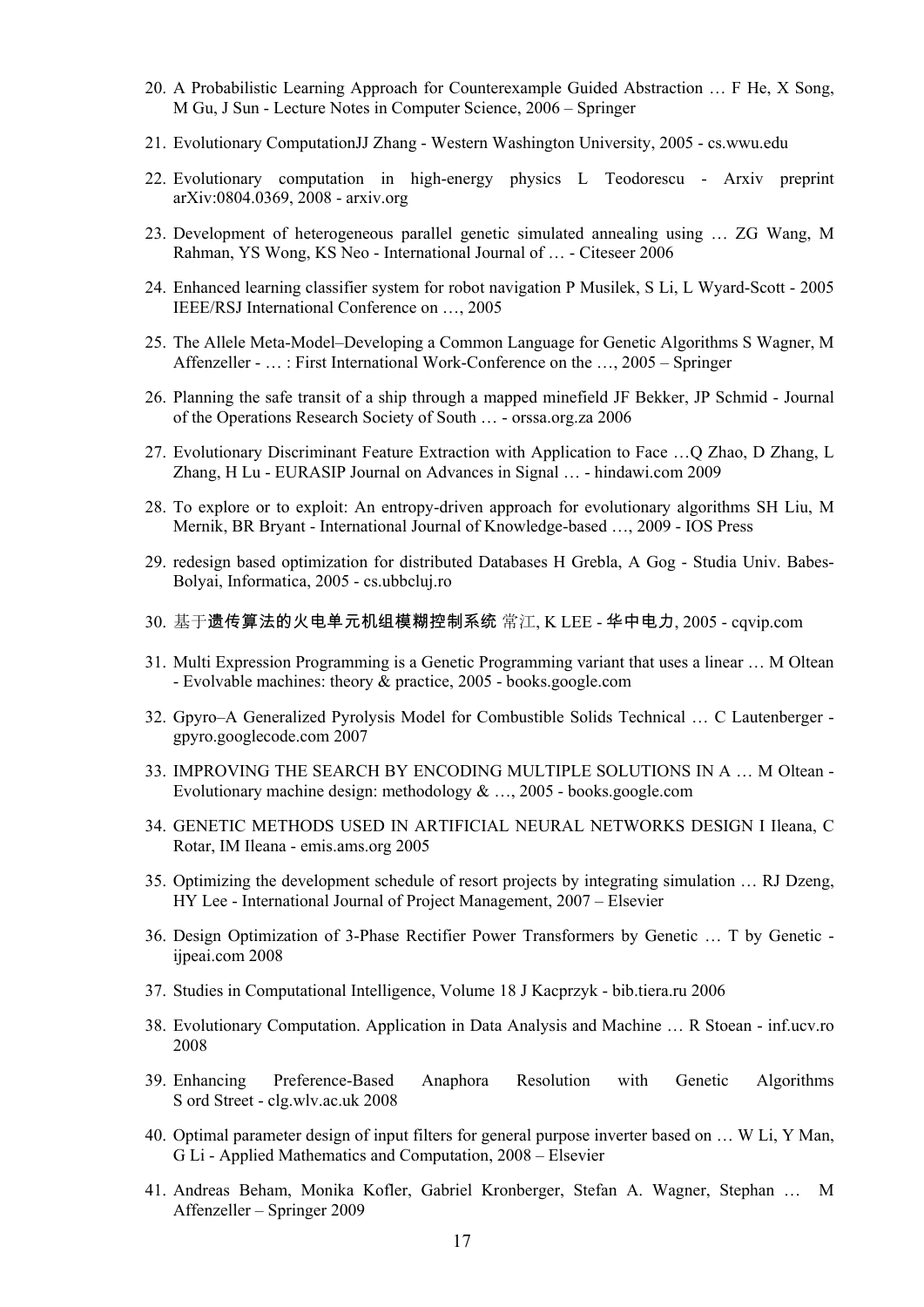- 42. [Análise de Fenómenos Evolutivos com Recurso a Simulação e Decomposição](http://repositorio-aberto.up.pt/handle/10216/7613)PJRM Campos 2009 - repositorio-aberto.up.pt
- 43. Organizational Survival and the Emergence of Collaboration Networks: a Multi-Agent Approach Autor/Produtor: Pedro Campos T de Documento - repositorio.up.pt 2007
- 44. [Effects of Diversity on Optimality in GA](http://www.springerlink.com/index/H02J56200107311L.pdf) G MacDonald, G Fang Artificial Intelligence and Computational Intelligence – Springer 2009
- 45. [FTO: A genetic algorithm for tunnel design optimisation](http://www.cs.bham.ac.uk/%7Ewbl/biblio/gecco2005lbp/papers/87-reed.pdf) MB Reed, S Schenk, G Swoboda cs.bham.ac.uk 2005
- 46. Evolutionary Discriminant Feature Extraction with Application to Face Recognition Z Qijun, Z David, Z Lei, L Hongtao - EURASIP Journal on Advances in …, 2009 - hindawi.com
- 47. [Combustion Processes Laboratories](http://repositories.cdlib.org/cgi/viewcontent.cgi?article=1026&context=cpl) C Solids repositories.cdlib.org 2007
- 48. [Fitting distribution-like data to exponential sums with genetic algorithms](http://linkinghub.elsevier.com/retrieve/pii/S0096300304007544) NY Ma, RP King Applied Mathematics and Computation, 2005 – Elsevier
- 49. [Integrating Evolutionary Computation with Abstraction Refinement for Model …](http://doi.ieeecomputersociety.org/10.1109/TC.2009.105) F He, X Song, WNN Hung, M Gu, J Sun - doi.ieeecomputersociety.org 2010
- 50. [New Evolutionary Algorithm for Multiobjective Optimization](http://210.118.57.197/AboutSAMSUNG/ELECTRONICSGLOBAL/SocialCommitment/HumantechThesis/WinningPapers/downloads/11th/honorprize/AhnChangWook.pdf) CW Ahn 210.118.57.197 2005
- 51. [Selection and Penalty Strategies for Genetic Algorithms Designed to Solve Spatial Forest](http://hindawi.com/journals/ijfr/2009/527392.html)  [Planning Problem](http://hindawi.com/journals/ijfr/2009/527392.html) P. Matthew… - International Journal of Forestry Research, 2009 hindawi.com
- 52. [Methodology, Algorithms, and Emerging Tool for Automated Design of Intelligent …](http://www.mdpi.com/1999-4893/2/4/1368/) K Iswandy, A König - Algorithms, 2009 - mdpi.com
- 53. [Metaheuristic Optimization](http://www.springerlink.com/index/W15T32555048V15K.pdf) M Affenzeller, A Beham, M Kofler, G Kronberger, SA … Hagenberg Research – Springer 2009
- 54. [Evolutionary Dynamics](http://cse.ucdavis.edu/%7Echaos/courses/nlp/Projects2008/ShaneCelis/project/paper.pdf) S Celis cse.ucdavis.edu 2008
- 55. [Introduction to Evolutionary Computing in System Design](http://www.springerlink.com/index/r6w05h323l63n204.pdf) LC Jain, SC Tan, CP Lim … in Evolutionary Computing for System Design, 2007 – Springer
- 56. [Enhanced Learning Classifier System for Robot Navigation](http://citeseerx.ist.psu.edu/viewdoc/download?doi=10.1.1.67.8364&rep=rep1&type=pdf) P Musılek, S Li, L Wyard-Scott Citeseer 2005
- 57. [DECA: The Doping-driven Evolutionary Control Algorithm](http://www.ingentaconnect.com/content/tandf/uaai/2008/00000022/00000003/art00001) P Spronck, I Sprinkhuizen-Kuyper, E … - Applied Artificial …, 2008 - ingentaconnect.com
- 58. [Rectifier Power Transformer Design by Intelligent Optimization Techniques](http://ieeexplore.ieee.org/iel5/4749248/4763280/04763354.pdf?arnumber=4763354) KSR Rao, KNM Hasan - ratio - ieeexplore.ieee.org 2008
- 59. [Convex Onion Peeling Genetic Algorithm: An Efficient Solution to Map Labeling of Point-](http://www.math.du.edu/data/preprints/m0917.pdf)[Feature](http://www.math.du.edu/data/preprints/m0917.pdf) D Bae, S Alkobaisi, P Vojtechovský, S Narayanappa, … - math.du.edu 2008
- 60. [Fully evolved kernel method employing SVM assessment for feature computation from](http://www.worldscinet.com/abstract?id=pii:S1469026809002424)  [Multisensor signals](http://www.worldscinet.com/abstract?id=pii:S1469026809002424) K ISWANDY, A KOENIG - worldscinet.com 2009
- 61. [Evolutionary Systems Identification: New Algorithmic Concepts and Applications](http://ars.i-techonline.com/downloadpdf.php?id=5228) M Affenzeller, S Winkler, S Wagner - ars.i-techonline.com 2008
- 62. [Automated Timetabling: Applying evolutionary algorithms to timetabling problem](http://intranet.cs.man.ac.uk/Intranet_subweb/library/3yrep/2009/5856584.pdf) A Wise, A Galata - intranet.cs.man.ac.uk 2009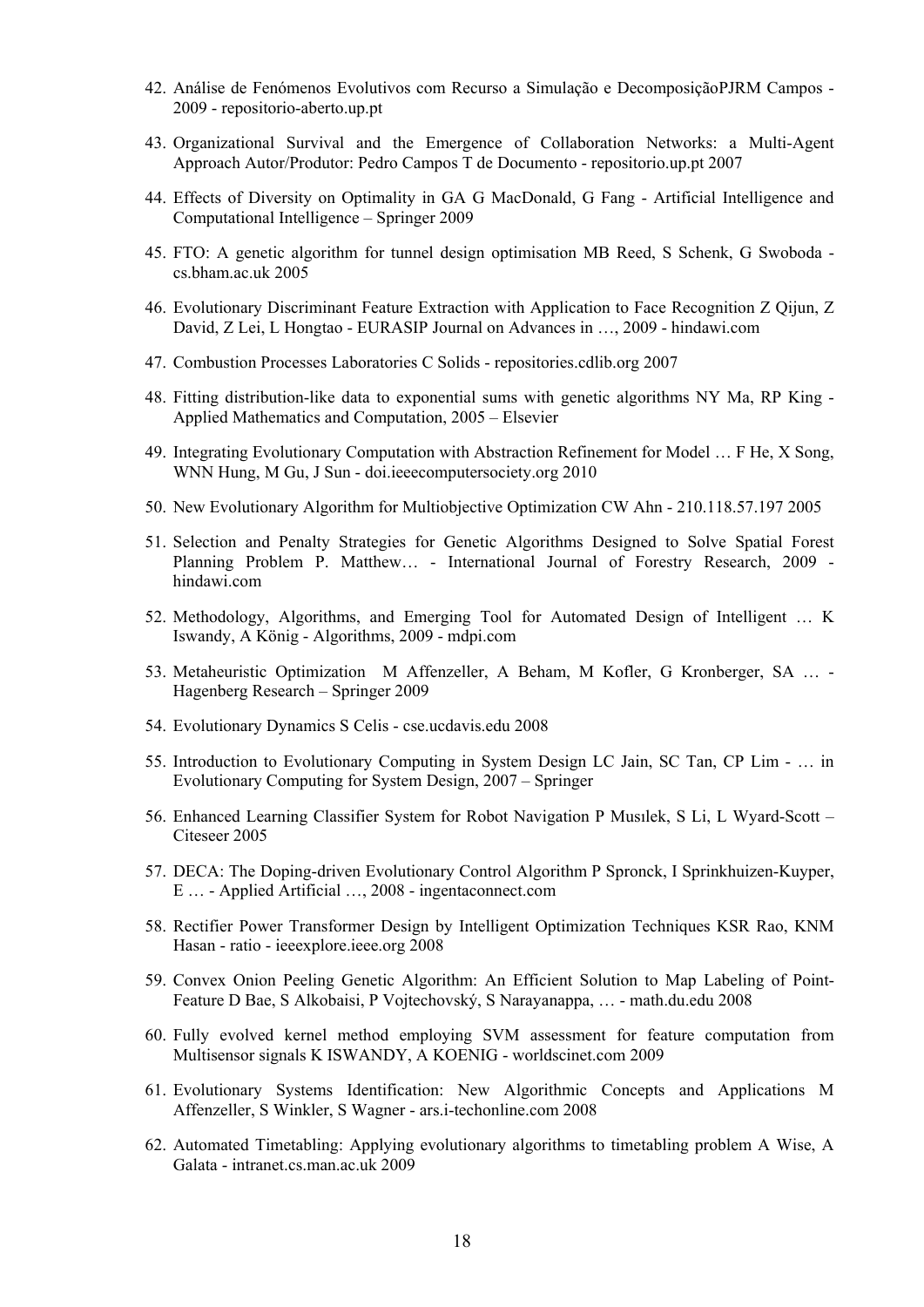- 63. A global-local hybrid Evolutionary Strategy (ES) for Recurrent Neural Networks EJ Teoh, C Xiang - IEEE Congress on Evolutionary Computation, 2007. …, 2007
- 64. The Stitching of Images V Prejmerean 2006 IEEE International Conference on Automation, …, 2006
- 65. [Co-evolvability of games in coevolutionary genetic algorithms](http://portal.acm.org/citation.cfm?id=1570208) WK Lin, TL Yu Proceedings of the 11th Annual conference on …, 2009 - portal.acm.org
- 66. Decision-Making and Operation of OTDAS J Chang, Y Peng Machine Learning and Cybernetics, 2005. Proceedings …, 2005
- 67. [Inverted CERN School of Computing](http://cdsweb.cern.ch/record/824911/files/cern-2008-002.pdf?version=1#page=79) OEPLAR NUCLÉAIRE 2008 cdsweb.cern.ch
- 68. [Búsquedas Genéticas: Métodos de optimización global y optimización …](http://rodin.uca.es:8081/xmlui/handle/10498/7422)P Científica rodin.uca.es 2008
- 69. Model and Implementation Of System Evolving Algorithm with Distributed Beginning Population J Tchórzewski, A Ruciński - Studia Informatica, 2006 studiainformatica.ii.ap.siedlce.pl
- 70. [Regressão simbólica via programação genética: um estudo de caso com Modelagem Geofisica](http://www.scs.ryerson.ca/m3santos/papers/teseGrings.pdf) A Grings, AEC Pereira, JB da Mota Alves, MA … - 2006 - scs.ryerson.ca
- 71. [以全局](http://www.scichina.com:8083/sciG/CN/article/downloadArticleFile.do?attachType=PDF&id=410281)[优化算法为基础的复杂模型参数识别理论](http://www.scichina.com:8083/sciG/CN/article/downloadArticleFile.do?attachType=PDF&id=410281) 曲杰, 金泉林, 徐秉业 中国科学: G 辑, 2008 - scichina.com
- 72. Organizational Survival and the Emergence of Collaboration Networks:a Multi-Agent Approach - Pedro José Ramos Moreira de Campos, 2007
- 73. [Organizational Survival and the Emergence of Collaboration Networks: a Multi-Agent](http://repositorio-aberto.up.pt/handle/10216/7354)  [Approach](http://repositorio-aberto.up.pt/handle/10216/7354) P Campos - 2009 - repositorio-aberto.up.pt
- 74. [Reinforcement Learning](http://tams-www.informatik.uni-hamburg.de/lehre/2008ss/vorlesung/Algorithmisches_Lernen/rl2.pdf) J Zhang tams-www.informatik.uni-hamburg. 2008
- 75. [火](http://www.cqvip.com/qk/95200x/2006005/21305996.html)电厂 [Multiagent](http://www.cqvip.com/qk/95200x/2006005/21305996.html) [控制系](http://www.cqvip.com/qk/95200x/2006005/21305996.html)[统中的优化任务分解](http://www.cqvip.com/qk/95200x/2006005/21305996.html) Agents 常江, K Y. Lee 计算机工程, 2006 cqvip.com
- 76. Contribución a los métodos de optimización basados en procesos naturales y su application a la media de antennas en campo proximo JRP López - 2005 - tdx.cbuc.es
- 77. [基于全局](http://www.cqvip.com/qk/90288x/2009006/30708750.html)[优化算法的超塑性本构模型参数的识别](http://www.cqvip.com/qk/90288x/2009006/30708750.html)

曲杰, 金泉林, 徐秉业 - 机械工程学报, 2009 - cqvip.com

Dumitrescu, D., Principiile Inteligentei Artificiale (Artificial Intelligence Principles), EdituraAlbastra, Cluj-Napoca.

#### **Citat în:**

- 1. [Financial Diagnosis Expert System,](http://www.economyinformatics.ase.ro/content/EN7/isac_claudia.pdf) I Claudia economyinformatics.ase.ro 2007
- 2. [Expert Systems For Heating Systems Programming](http://www.conferinta.amcsit.ro/cd/Lucrari/171.pdf) P Vizureanu, C Bejinariu, R Comăneci, C Predescu, R … - 2007 - conferinta.amcsit.ro
- 3. [Performance Assessment in Public Administration](http://socionet.org/d/repec:pet:annals:v:5:y:2005:p:169-172/http:/www.upet.ro/annals/pdf/Annals-2005.pdf#page=173) S Irimie, R Munteanu UNIVERSITAS PUBLISHING HOUSE …, 2005 - socionet.org
- 4. Integrated system, decisional support based on multisensorial information fusion for behavior surveillance and prediction of dams and hydropower plants, A Calarasu, I Stoian, O Dancea, M Gordan, T Popescu, … - … Conference on Automation …, 2008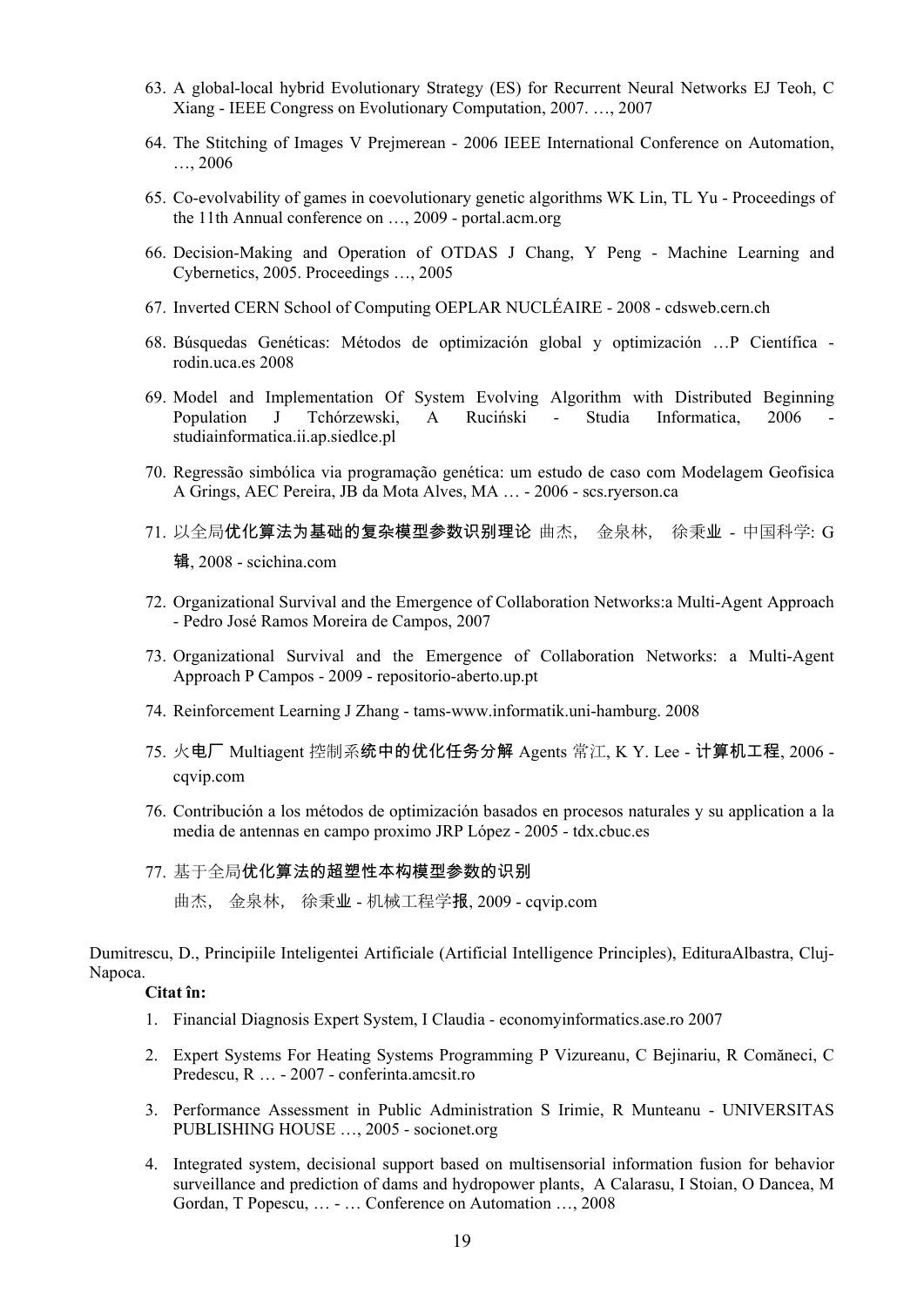- 5. [A Computational Methodology as an Artificial Language About Natural Language Rules](http://www.dasconference.ro/papers/2006/F13.pdf) K Fouskakis - 8th International Conference on DEVELOPMENT AND APPLICATION SYSTEM 2006
- 6. [Solutii portabile de instrumentatie virtuala aplicate in monitorizarea mediului](http://www.labsmn.pub.ro/Club/Prezentari/CNIV%202005/PDFs/01-05%20Daniel%20DUNEA.pdf) DN Daniel, DN Adrian, MI Virgil - labsmn.pub.ro 2005

Dumitrescu, D., Costin, H., Retele Neuronale (Neural Networks), Teora, Bucuresti. **Citat în:** 

- 1. Considerations on an Intelligent Buildings Management System for an … A Gligor, H Grif, S Oltean - 2006 IEEE International Conference on Automation, …, 2006
- 2. [The Use of the Pattern Recognition and Classification Techniques within an Assisted Research](http://citeseerx.ist.psu.edu/viewdoc/download?doi=10.1.1.127.9333&rep=rep1&type=pdf)  [System for the Vegetal Genetics N](http://citeseerx.ist.psu.edu/viewdoc/download?doi=10.1.1.127.9333&rep=rep1&type=pdf) Morariu, S Vlad - STUDIES IN INFORMATICS AND CONTROL, 2006 – Citeseer
- 3. [About Conexinist Paradigma](http://economyinformatics.ase.ro/content/EN5/coculescu.pdf) LC COCULESCU economyinformatics.ase.ro 2005
- 4. [INTELIGENT MODELING RELIED ON NEURONAL NETWORKS FOR CORRECTION](http://imtuoradea.ro/auo.fmte/files-2007/MIE_files/CRISTINA_COCULESCU_1.pdf)  [PROCESS MODELLING](http://imtuoradea.ro/auo.fmte/files-2007/MIE_files/CRISTINA_COCULESCU_1.pdf) LDC COCULESCU, EC COCULESCU - imtuoradea.ro 2007
- 5. [Multilayer perceptron and neural networks](http://portal.acm.org/citation.cfm?id=1639542) MC Popescu, VE Balas, L Perescu-Popescu … … on Circuits and …, 2009

## **4. Distincţii, premii şi alte recunoaşteri naţionale şi internaţionale**

Premiul Grigore Moisil al Academiei Române, premii de excelenta stiintifica acordate de UBB

## **5. Studenţi naţionali atraşi (activităţi de coordonare ştiinţifică şi didactică)**

- Îndrumare lucrari de licentă (număr lucrări susţinute) : 20
- Îndrumare lucrări de disertaţie (număr lucrări susţinute) : 21
- Doctoranzi (lista nominală a doctoranzilor înmatriculați resp. lista nominală a tezelor susținute)

Teze sustinute :

 Mihai Oltean Crina Groşan Laura Dioşan Rodica Ioana Lung Anca Gog Karoly Simon Camelia Pintea Barna Iantovics Răzvan Florian Ruxandra Gorunescu Cătălin Stoean Corina Rotar Agoston Roth David Iclănzan

Lista doctoranzilor înmatriculaţi:

| Ioan Noje              |
|------------------------|
| Monica Chis            |
| Oana Muntean           |
| <b>Tudor Dan Mihoc</b> |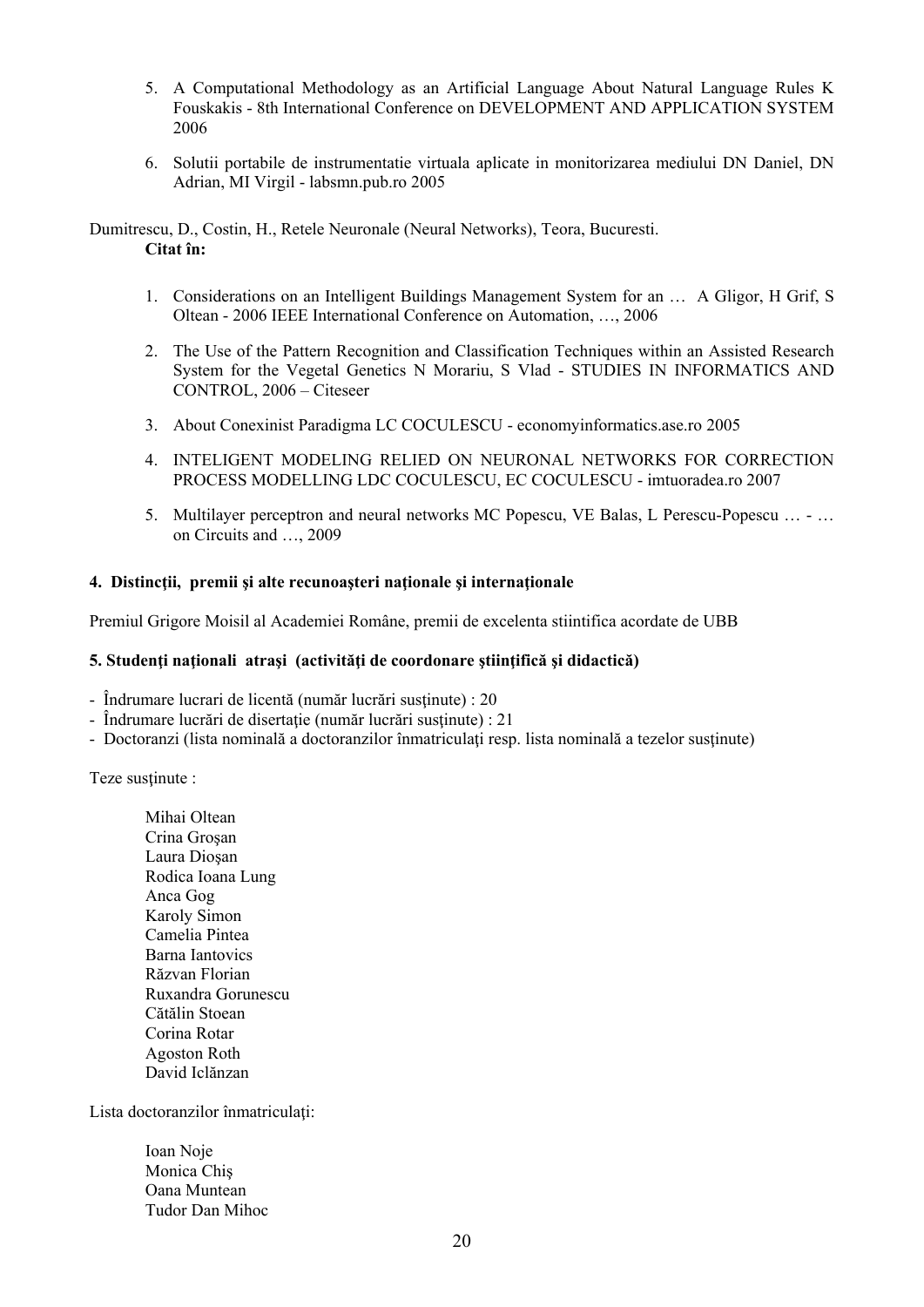Attila Bartha Noemi Gasko Reka Nagy Andrei Sirghi

- Post-doctoranzi (lista nominală) :

 Rodica Ioana Lung Camelia Chira

## **6. Studenţi internaţionali atraţi (activităţi de coordonare ştiinţifică şi didactică)**

- Îndrumare lucrari de licenta (număr lucrări susţinute)
- Îndrumare lucrări de disertație (număr lucrări susținute)
- Doctoranzi (lista nominală a doctoranzilor înmatriculaţi resp. lista nominală a tezelor susţinute)
- Post-doctoranzi (lista nominală)

## **7. Membru in comitetul de redacţie la reviste ISI**

#### **8. Membru in comitetul de redacţie la reviste BDI**

STUDIA UNIVERSITATIS Babes Bolyai seria Informatica

## **9. Participări la programe/granturi de cercetare finanţate din sursă internaţională (se menţionează şi valoarea)**

**10. Participări la programe/granturi finanţate din sursă naţională (se menţionează şi valoarea)** 

#### **11. Coordonări de programe/granturi finanţate din sursă internaţională (se menţionează şi valoarea)**

**12. Coordonări de programe/granturi finanţate din sursă naţională (se menţionează şi valoarea)** 

NOI MODELE DE CALCUL NATURAL IN STUDIUL COMPLEXITATII SI REZOLVAREA PROBLEMELOR COMPLEXE, PN-II, 2007-2010, valoarea: 739,879

NOI PARADIGME COMPUTATIONALE IN ABORDAREA PROBLEMELOR COMPLEXE DINAMICE,PN-II, 2007-2010, valoarea: 583,637

CALCUL EVOLUTIV: NOI PARADIGME, TEHNICI SI CLASE DE ALGORITMI EVOLUTIVI. APLICATII IN OPTIMIZARE SI INTELIGENTA ARTIFICIALA, CNCSIS, 2004-2007, valoarea: 12,000

CALCUL NATURAL – NOI PARADIGME SI APLICATII, CNCSIS, 2005-2007, valoarea: 280,000

MODELE COMPUTATIONALE INSPIRATE DIN NATURA. NOI PARADIGME SI METAEURISTICI. APLICATII REALE, CNCSIS, 2007-2009, valoarea: 199,870

#### **13. Profesor invitat la universitati de prestigiu, cu titlu oficial**

**14. Membru în comisii profesionale relevante, cu titlu oficial** 

## **Consiliul Naţional de atestare a titlurilor, diplomelor şi certificatelor universitare**

**15. Conferinţe invitate internaţionale**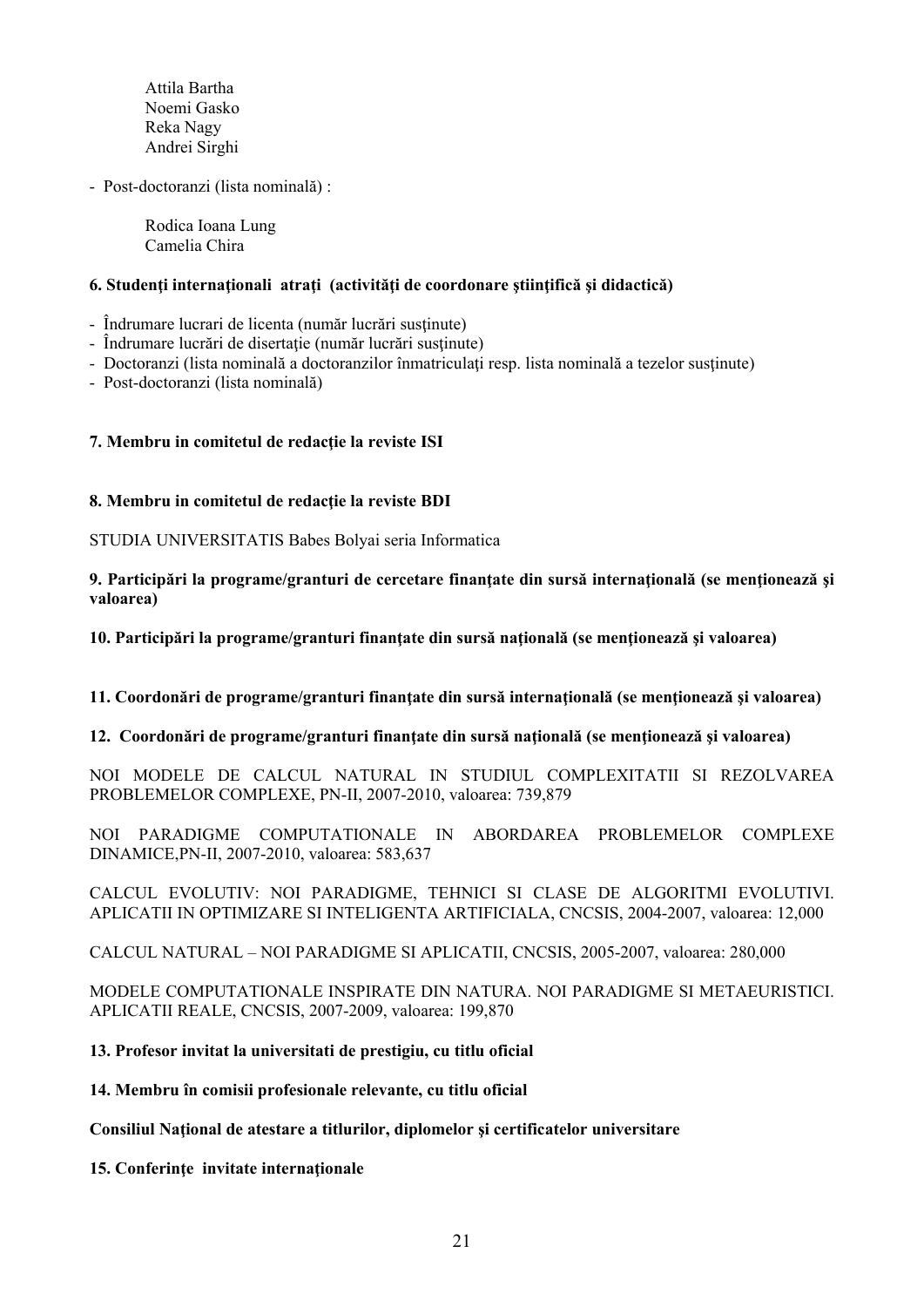BICTA 2006, HAIS 2008, ICCCE 2008, ICCCE 2006, Joint Symposium on Applied Computational Intelligence, Pecs, 2006, Development of Intelligent and Complex Systems, American Institute of Physics Proceedings, 2009, Advanced Bio-Inspired Computational Methods*.*

## **16. Membru în comitete de organizare sau ştiinţifice ale unor conferinţe internaţionale**

KEPT 2009, SYNASC 2009, SYNASC 2009 Workshop on Natural Computing and Applications, HAIS 2009 , BICTA 2006, NNCA 2008, WNCA 2007, HAIS 2008.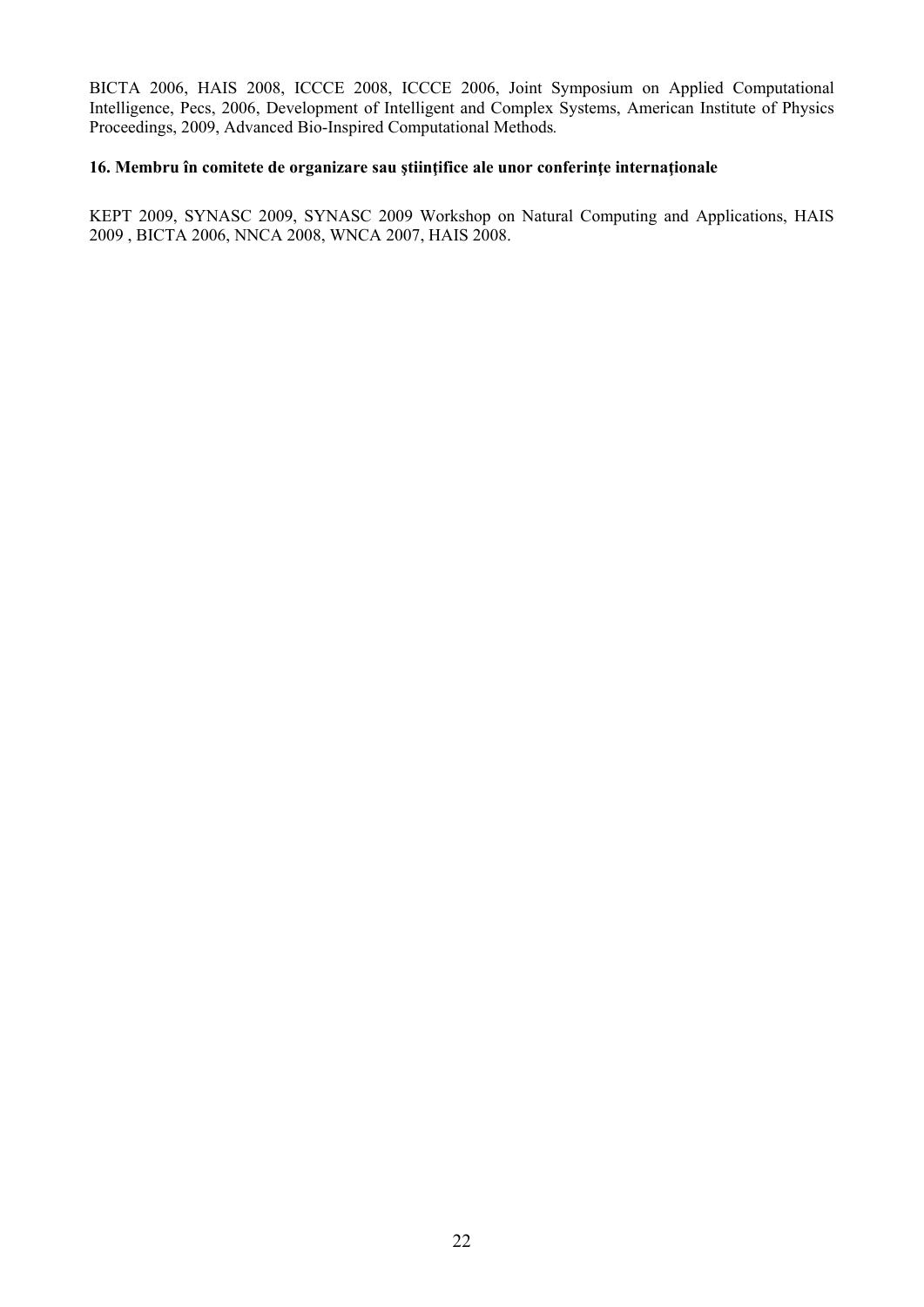## **III. Realizare remarcabilă**

## **Reconstruirea Teoriei Jocurilor strategice din perspectiva complexităţii şi computabilităţii.**

Programul propus de reconstruire a Teoriei Jocurilor (TJ) a pornit de la limitările evidente legate de aplicarea Teoriei Jocurilor în sisteme economice şi sociale complexe. Acest program este conceput ca o parte a paradigmei emergente care favorizează explicațiile sistemice bazate pe interacțiuni complexe multiple. S-a urmărit un echilibru între o abordare formală și aspectele computationale.

Aplicarea teoriei jocurilor în probleme reale presupune considerarea unui număr mare de agenti și acesta este unul din punctele slabe ale abordării standard a TJ, bogată în rezultate matematice, dar inefectivă din punct de vedere computational. Am construit un cadru conceptual care să permită interactiuni strategice bazate pe acceptarea unor diferente semnificative între agenti. Am propus conceptele de *metarationalitate* si de *metastrategie*, conform cărora agenți neuniformi, cu diferite comportament sau raționalitate, pot interactiona coerent. În cadrul programului am definit noi modele computationale, care permit abordarea problemelor extrem de complexe cu număr foarte mare de jucători.

## **A. Detectarea echilibrelor. Noi clase de echilibre**

Prima clasă de contribuții vizează extinderea noțiunii de soluție de joc (echilibru), o modalitate computațională eficientă pentru calculul echilibrelor și o metodă generală de definire și caracterizare a unor noi clase de echilibru.Principiile rezultate din această primă clasă de contribuţii sunt:

- i. Notiunea de relatie generativă a unui echilibru.
- ii. Identificarea mai multor relaţii generative pentru echilibrele standard (Nash, Aumann, etc.)
- iii. Studiul algebric si computational al relatiilor generative
- iv. O metodă generală de construire a relaţiilor generative
- v. Definirea de noi clase de echilibre pornind de la studiul relaţiilor generative şi o metodologie generală pentru construirea de noi echilibre.
- vi. Un model computational eficient pentru detectarea echilibrelor în jocuri necooperative bazat pe calcul natural (optimizarea multicriterială evolutivă).
- vii. Aplicarea modelelor şi techincilor propuse în studiul unor probleme practice complexe (NP-dificile) cum ar fi probleme de programare a producției (job scheduling), analiza unei piețe de distribuție a energiei electrice, optimizarea alocării canalelor în telecomunicații.
- viii. Un nou model conceptual si computational de calcul al echilibrelor care permite extinderea semnificativă cu două ordine de mărimi a numărului de jucători.
- ix. Construirea unui model al dezvoltării durabile bazat pe conceptele şi technicile introduse

## **B. Studiul interacţiunilor strategice în sisteme reale (behavioral games, epistemic games)**

Societate umană este un sistem cu proprietăţi emergente (inclusiv normele sociale) care nu poate fi derivat dintr-un model al agenților raționali. Numeroase experimente au demonstrat convingător că oamenii nu adoptă echilibrul Nash ca strategie spontană. Studiul acestui domeniu este de mare importanță dacă dorim să obtinem modele consistente ale interacțiunilor strategice. Contribuțiile:

- i. Un nou model de echlibru (fuzzy Nash-Pareto) care descrie maniera în care subiecţi umani interactionează în jocuri de tipul behavioral games (de tipul centipede sau guessing games).
- ii. Conceptul de învătare prin interactiuni strategice limitate.
- iii. Un model al stabilirii consensului în grupuri sociale prin interactiuni strategice locale.
- iv. O perspectivă computaţională şi simulări privind stabilirea echilibrului în behavioral games.

## **C.Teoria deciziilor şi interacţiunile strategice- o abordare unificatoare**

Teoria deciziilor este analiza comportamentului agentilor în conditii de incertitudine nestrategică. Faptul că modele de bază sunt teoria probabilităților, teoria sistemelor nuanțate (fuzzy) și teoria optimizării este semnificativ. Am încercat să construim o abordare mai cuprinzătoare în care aspectele strategice devin o componentă esentială în procesul de luare a deciziilor, pornind de la observatia simplă- și ignorată- că fiintele umane nu sunt neapărat maximizatori și procesul de decizie este puternic contextualizat. În multe situații decizia este mai degrabă rezultatul unor interacțiuni strategice (negocieri, jocuri explicate sau implicite, etc.) decât al unei optimizări multicriteriale.

Am propus o abordare în care aspectele probabiliste, fuzzy, şi de optimizare multiciriterială (Pareto sau nu) sunt strâns împletite cu cele ale interacțiunilor strategice. În acest cadru concepte din teoria jocurilor strategice devin relevante în teoria deciziilor și reciproc. Noile clase de echilibre (Nash-Pareto, Aumann-Pareto, etc.) sunt pași importanți pe calea acestei unificări. În plus s-a propus un model al relațiilor generative probabiliste model relevant în domeniul optimizării după un număr mare de obiective.

Lucrările legate de acest program au fost prezentate, începând cu 2008, la importante conferințe internationale. Ele au intrat în circuitul stiințific internațional, fiind citate și constituindpunct de plecare pentru alte abordări.